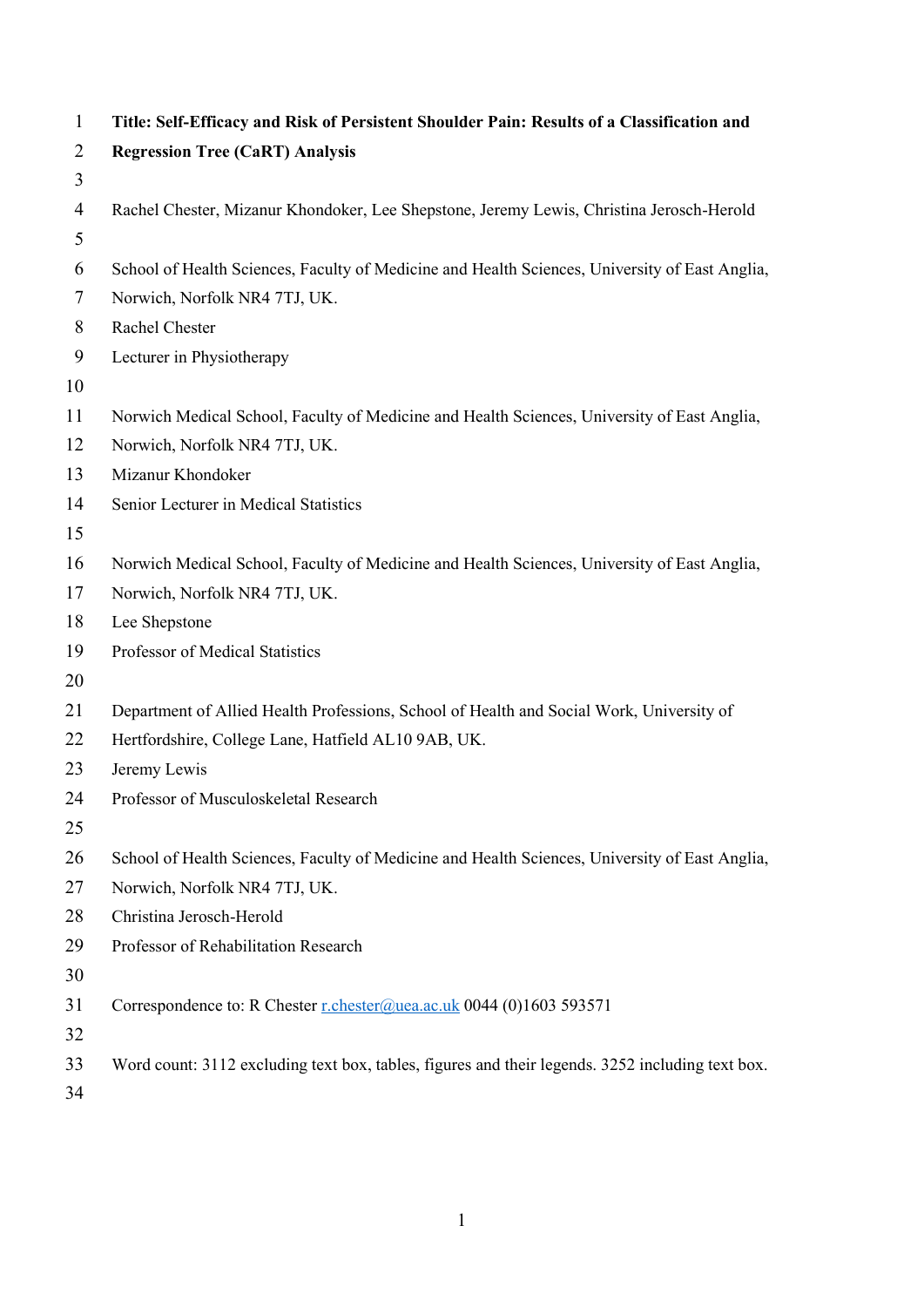- **Abstract**
- 

 **Objectives:** To (i) identify predictors of outcome for the physiotherapy management of shoulder pain and (ii) enable clinicians to subgroup people into risk groups for persistent shoulder pain and disability.

**Methods:** 1030 people aged ≥18 years, referred to physiotherapy for the management of

musculoskeletal shoulder pain were recruited. 810 provided data at 6 months for 4 outcomes:

Shoulder Pain and Disability Index (SPADI) (total score, pain sub-scale, disability sub-scale) and

Quick Disability of the Arm, Shoulder and Hand (QuickDASH). 34 potential prognostic factors were

- used in this analysis.
- 

 **Results:** Four classification trees (prognostic pathways or decision trees) were created, one for each outcome. The most important predictor was baseline pain and/or disability: higher or lower baseline levels were associated with higher or lower levels at follow up for all outcomes. One additional baseline factor split participants into four subgroups. For the SPADI trees, high pain self-efficacy reduced the likelihood of continued pain and disability. Notably, participants with low baseline pain but concomitant low pain self-efficacy had similar outcomes to patients with high baseline pain and high pain self-efficacy. Cut points for defining high and low pain self-efficacy differed according to baseline pain and disability. In the QuickDASH tree, the association between moderate baseline pain and disability with outcome was influenced by patient expectation: participants who expected to recover because of physiotherapy did better than those who expected no benefit. **Conclusions**: Patient expectation and pain self-efficacy are associated with clinical outcome. These clinical elements should be included at the first assessment and a low pain self-efficacy response

considered as a target for treatment intervention.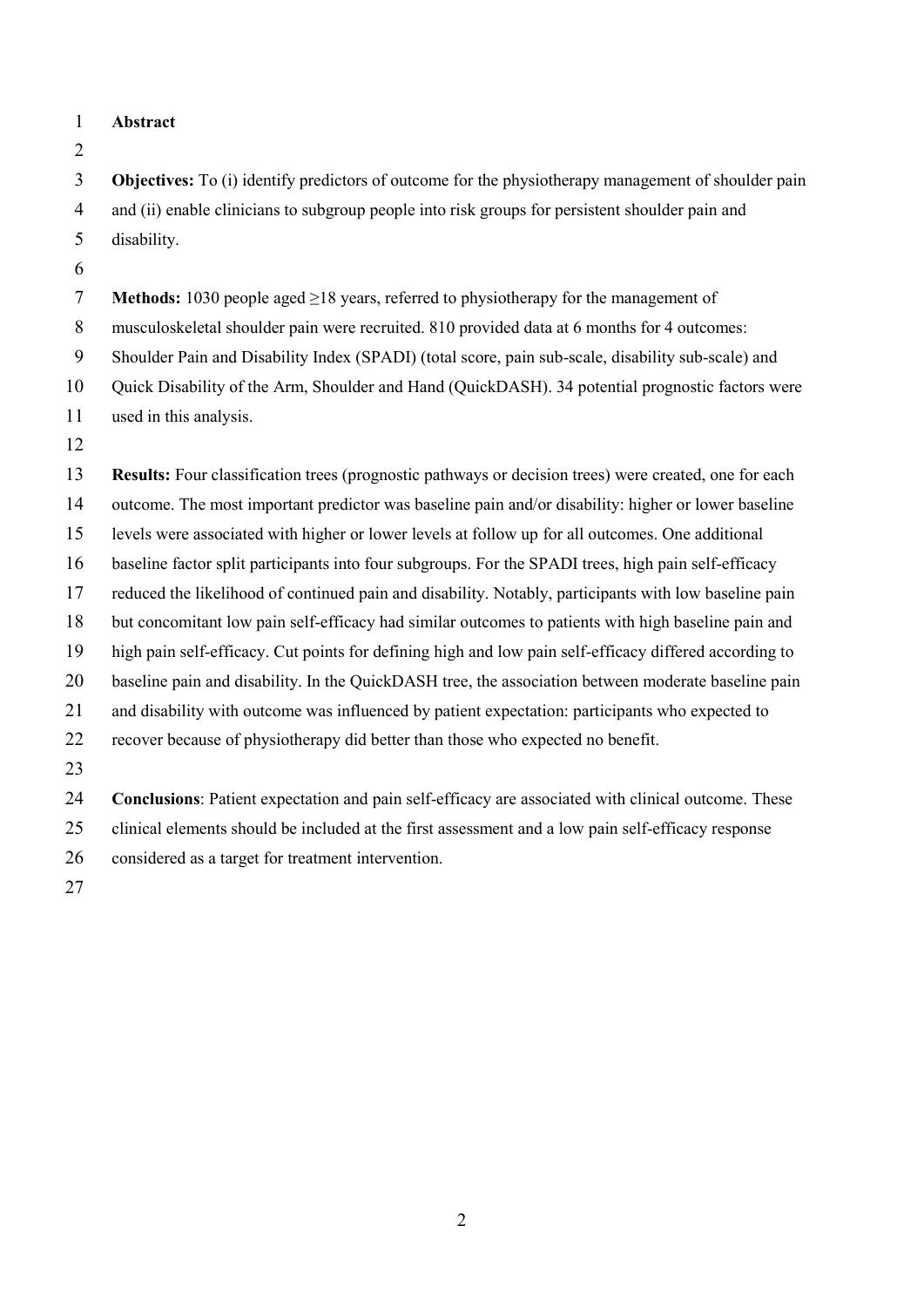## **What are the new findings?**

- High levels of pain and disability at baseline are associated with high levels of pain and disability at 6 month follow up. However, this 'predicted' poor outcome is modified to a predicted better outcome if the patient has high pain self-efficacy and a greater expectation of treatment.
- (Pain self-efficacy is the extent or strength of the patient's belief in their ability to complete tasks and reach a desired outcome despite their shoulder pain).
- Low levels of baseline pain and disability are associated with low levels of follow up pain and disability. This predicted better outcome is modified to a predicted poor outcome if the patient has low pain self-efficacy.

### **How might it impact on clinical practice in the future?**

 We recommend that pain self-efficacy and patient expectation of outcome as a result of physiotherapy treatment should be formally assessed and discussed at the first physiotherapy appointment.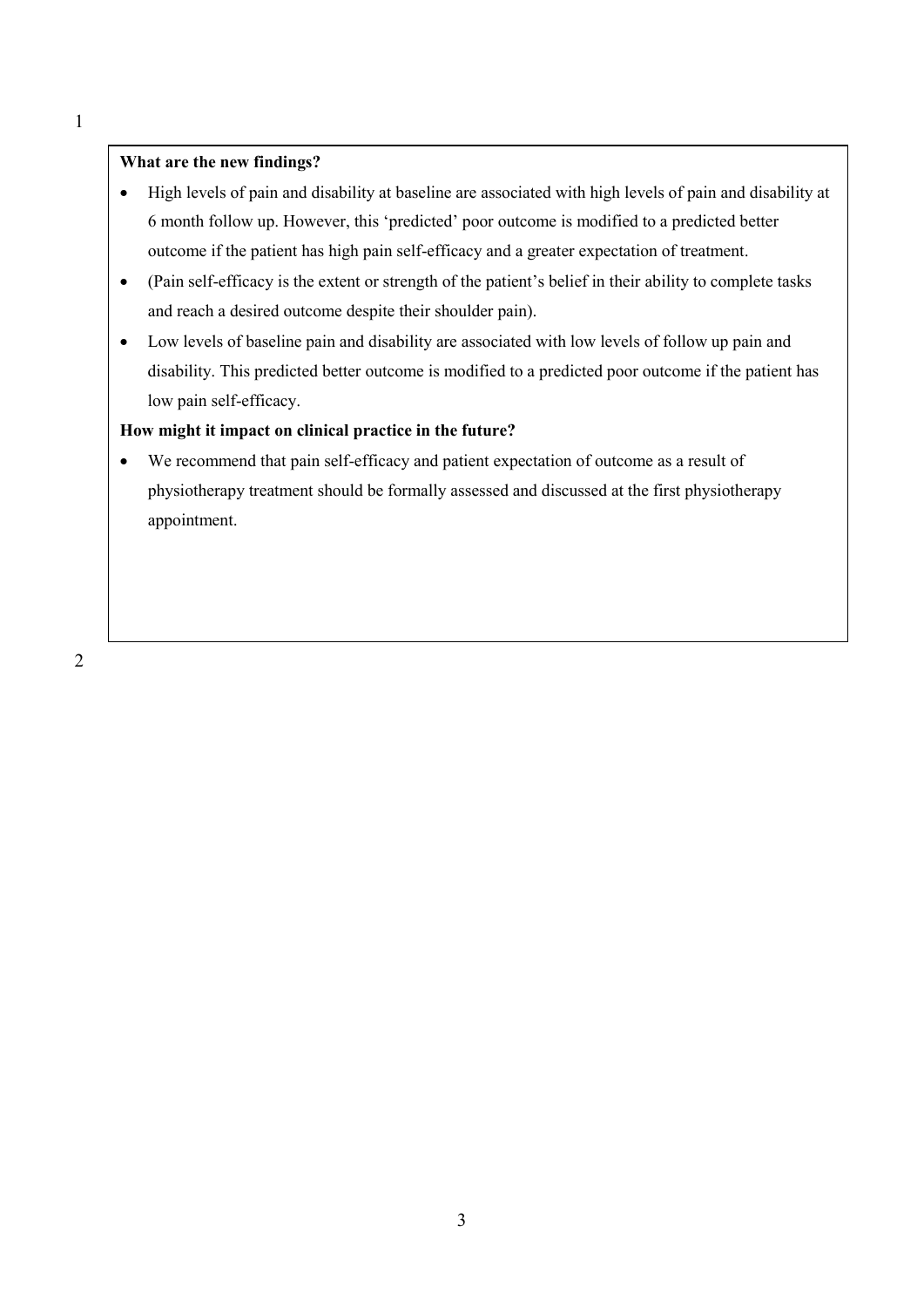# **Introduction**

 Persistent musculoskeletal shoulder pain is common and frequently associated with substantial disability. Over a period of one month, between 16% and 31% of the general population in the United 6 Kingdom (UK) will have suffered from musculoskeletal shoulder pain lasting at least 24 hours.<sup>1-3</sup> Experiencing shoulder pain concerns many and accounts for up to three percent of visits to General 8 Practitioners (GP) annually.<sup>4,5</sup> and up to 48% of people with shoulder pain visit their GP more than 9 once over a three year period due to ongoing symptoms.<sup>5,6</sup> The most effective treatment is not yet known; clinical trials comparing surgical and non-surgical management, including exercises 11 prescribed by physiotherapists report equivocal effects.<sup>7-9</sup> Between 8% and 11% of patients visiting 12 their GP with shoulder pain are referred to see a physiotherapist at initial consultation,<sup>5,10.11</sup> rising to 13 18% over a three year period.<sup>5</sup> Response to physiotherapy is variable. In a multicentre cohort study of 1030 patients with musculoskeletal shoulder pain attending physiotherapy, of mean duration 14 months (standard deviation 28 months), 69% of patients reported complete recovery or being much improved by 6 months follow-up; 17% reported only slight improvement and 14% reported no change or a 19 worsening of symptoms.<sup>12</sup> A multivariable general linear model (GLM) was used to identify 20 prognostic factors associated with patient rated pain and disability.<sup>13</sup> Several factors were consistently associated with a better outcome at 6 months. One limitation of the GLM approach is the difficulty of practical use, particularly in a clinical setting. All predictor variables within the model are used simultaneously requiring lengthy calculations (particularly when there are many predictor variables). Classification and Regression Tree (CART) Analysis is an alternative method of providing prognostic guidance. CART analysis considers the predictive value of prognostic factors sequentially, i.e. in a hierarchy of importance. CART typically results in a simple and readily interpretable decision 'tree' (or "what if" flow diagram). This can be graphically represented easily and requires no numeric 29 calculations.<sup>14</sup> This can help guide clinicians to prioritise their initial prognostic assessment to those factors which are most influential. When modifiable, prognostic factors may become targets for interventions and inform shared decision making between clinicians and patients. The objective of these analyses was to provide clinicians with a guide to the most influential factors that predict outcome for people undergoing management for non-surgical musculoskeletal shoulder pain. **Methods**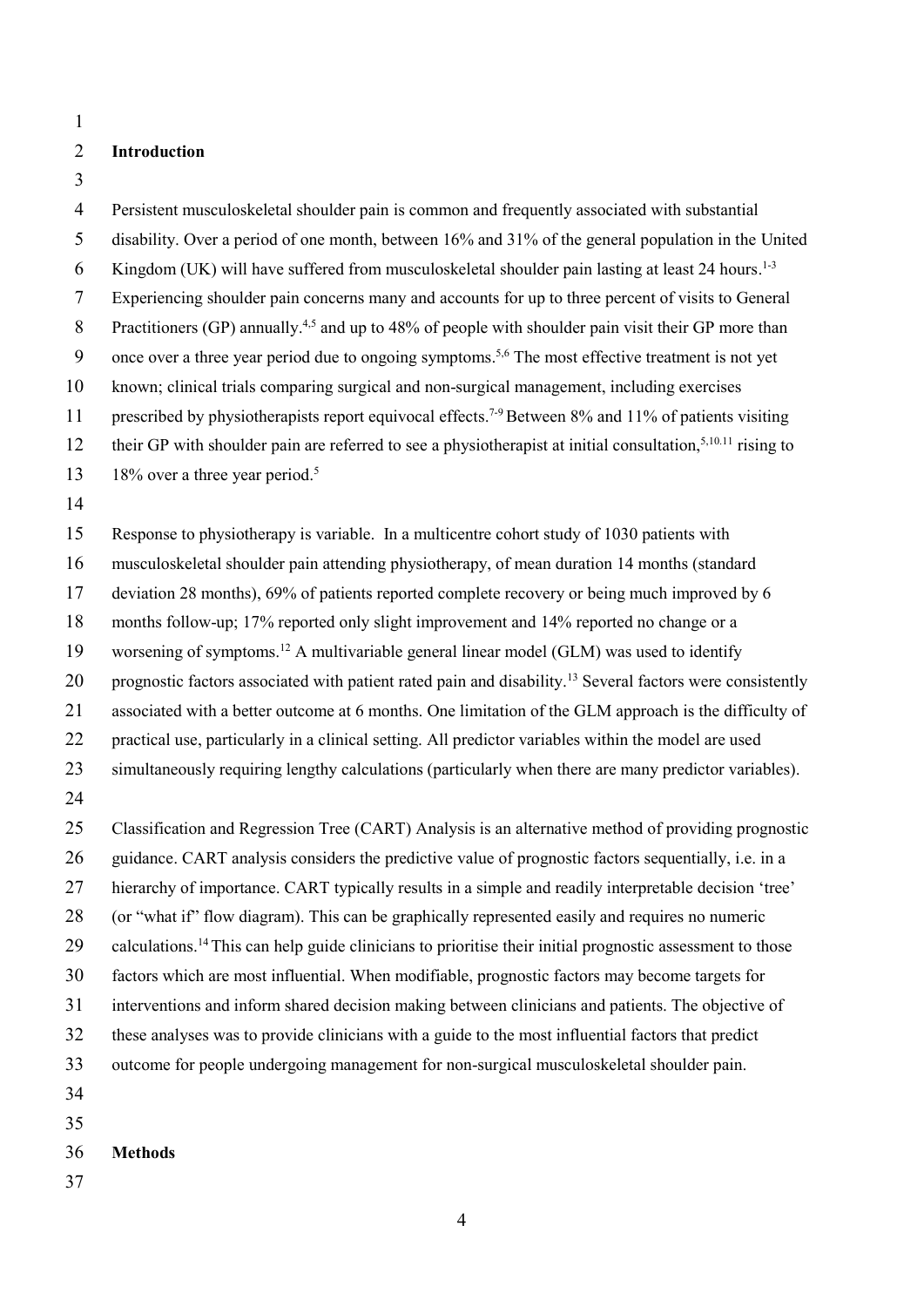- Data were available on 1030 people with shoulder pain recruited from primary and secondary care to
- a multicentre longitudinal cohort study in the East of England, UK, between November 2011 and
- October 2013. People aged 18 years or over were eligible to participate if they were referred to
- physiotherapy for the management of musculoskeletal shoulder pain and complained of shoulder or
- arm pain reproduced on movement of the shoulder. Those presenting with shoulder fractures,
- traumatic shoulder dislocations, systemic source of shoulder symptoms, cervical radiculopathy or had
- undergone shoulder surgery were excluded. Referral and treatment pathways were unaffected by
- 8 participation in the study. The study protocol has been published.<sup>15</sup>
- 

## *Outcome variables*

 Two validated patient rated outcome measures were collected at baseline and via postal questionnaire 12 at six month follow up: the Shoulder Pain and Disability Index (SPADI),<sup>16,17</sup> and Quick Disability of 13 the Arm, Shoulder and Hand (Quick-DASH).<sup>18</sup> The SPADI is a joint specific questionnaire designed to measure two domains: shoulder pain and disability. Thirteen items, five comprising a pain subscale and eight a disability subscale, are scored from zero to ten where zero represents no pain or disability and ten represents the worst pain imaginable or so difficult it requires help. For this analysis, each domain carried equal weighting in the overall score. The QuickDASH is an upper limb region specific questionnaire that includes items related to symptoms, daily activities, sleep, social and work function. Eleven items are scored from one to five where one represents no difficulty and five represents unable. Each item carries equal weighting in the final score. Scores are converted to a scale of zero to 100, where zero represents no pain or disability and 100 represents maximum pain and disability.

## *Baseline predictor variables:*

Data for potential prognostic factors were collected prior to and during the participant's first

- 26 physiotherapy appointment using bespoke questionnaires and clinical record forms. These variables
- included demographics, patient expectations and beliefs, lifestyle, general health, work, shoulder
- 28 history and presentation, and clinical examination findings.<sup>15</sup> All factors statistically associated with
- 29 outcome ( $p \le 0.05$ ) in at least one of the multivariable linear models from our previous analysis<sup>13</sup> were
- included in the CART analysis. In addition, baseline factors measured, but not found to be statistically
- significant, were entered if reported as a significant prognostic factor for outcome in reviews of other
- 32 musculoskeletal studies.<sup>19,20</sup> A description of the variables included in the CART analysis are detailed
- in Supplementary file 1.
- 

#### *Patient involvement*

- Patient and public representatives were involved in the design of the study, in particular, details
- associated with the timing and procedures for recruiting and follow up of participants, and the design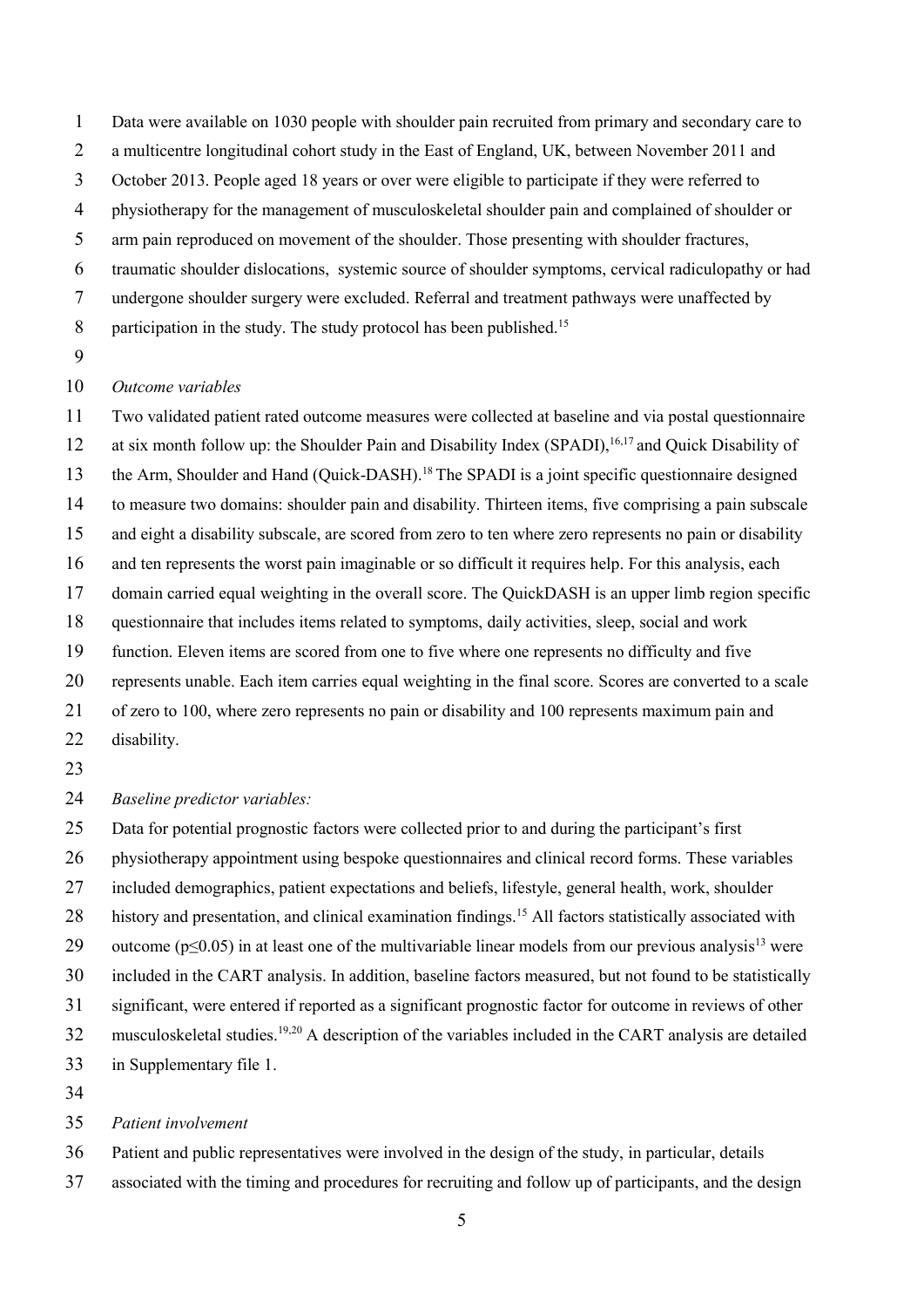and layout of questionnaires for data collection. A lay version of results, designed with patient and

 public representatives, were disseminated to all study participants who at their final data collection replied that they would like a copy. Patients were not involved in the actual recruitment or conduct of

- the study.
- 

## *Statistical analysis*

7 We used regression trees algorithms, a sub-class of Classification And Regression Tree (CART),<sup>21</sup> for continuous outcome variables, in our analyses. CART uses a recursive partitioning of the study sample to produce sub-groups as homogenous as possible with respect to the outcome of interest. This partitioning is based upon a binary split of each predictor variable. It is a more flexible approach for uncovering complex variable relationships than traditional linear modelling as it does not rely on any functional relationship between the outcome and predictor variables, nor does it require any distributional assumption regarding the outcome variable. CART is also less sensitive to outlying data, well suited for a large number of predictor variables and therefore offers a suitable alternative for building prediction models where the relationships among variables are unspecified and existing 16 parametric statistical methods are not suitable to guide the model building.<sup>22</sup> The prediction accuracy of CART is comparable with parametric regression models and it can be more accurate when the 18 relationship between the outcome and predictor variables is non-linear.<sup>21</sup> Furthermore, the partitioning 19 in CART can be represented graphically as an easily interpretable decision tree<sup>14</sup> that may then be 20 used to inform clinical practice.

 We constructed four regression trees for each of the four outcome variables, i.e. SPADI overall score, SPADI pain subscore, SPADI disability subscore and QuckDASH score respectively. We used the R 24 (R Core Team, 2015) package rpart.<sup>23</sup> For each of the 6-month outcome variables the respective baseline score was included within the list of predictor variables. Including the respective baseline scores, the number of predictor variables entered in different models ranged between 32 and 34. The pain and disability sub-scales were not included in the total SPADI tree analysis therefore using only

28 32 variables (see Supplementary file 1 for a complete list and definitions of variables).

30 The procedure for building a regression tree in rpart is performed as follows: $^{24}$ 

*Building a tree:* First, the predictor variable is found which best splits the sample into two sub-groups.

The 'best' is defined as the split that maximises the between groups sum-of-squares (or, equivalently,

minimises the within-group error sum-of-squares). This process is applied separately to each sub-

group recursively until the subgroups either reach a minimum size (set to 7 in our analysis, the default

in rpart) or until no improvement can be made in the model fit.

*Pruning the tree:* The resultant model is typically too complex and likely to over-fit the data. The

second stage of the procedure consists of using cross-validation to trim back the full tree. We used 10-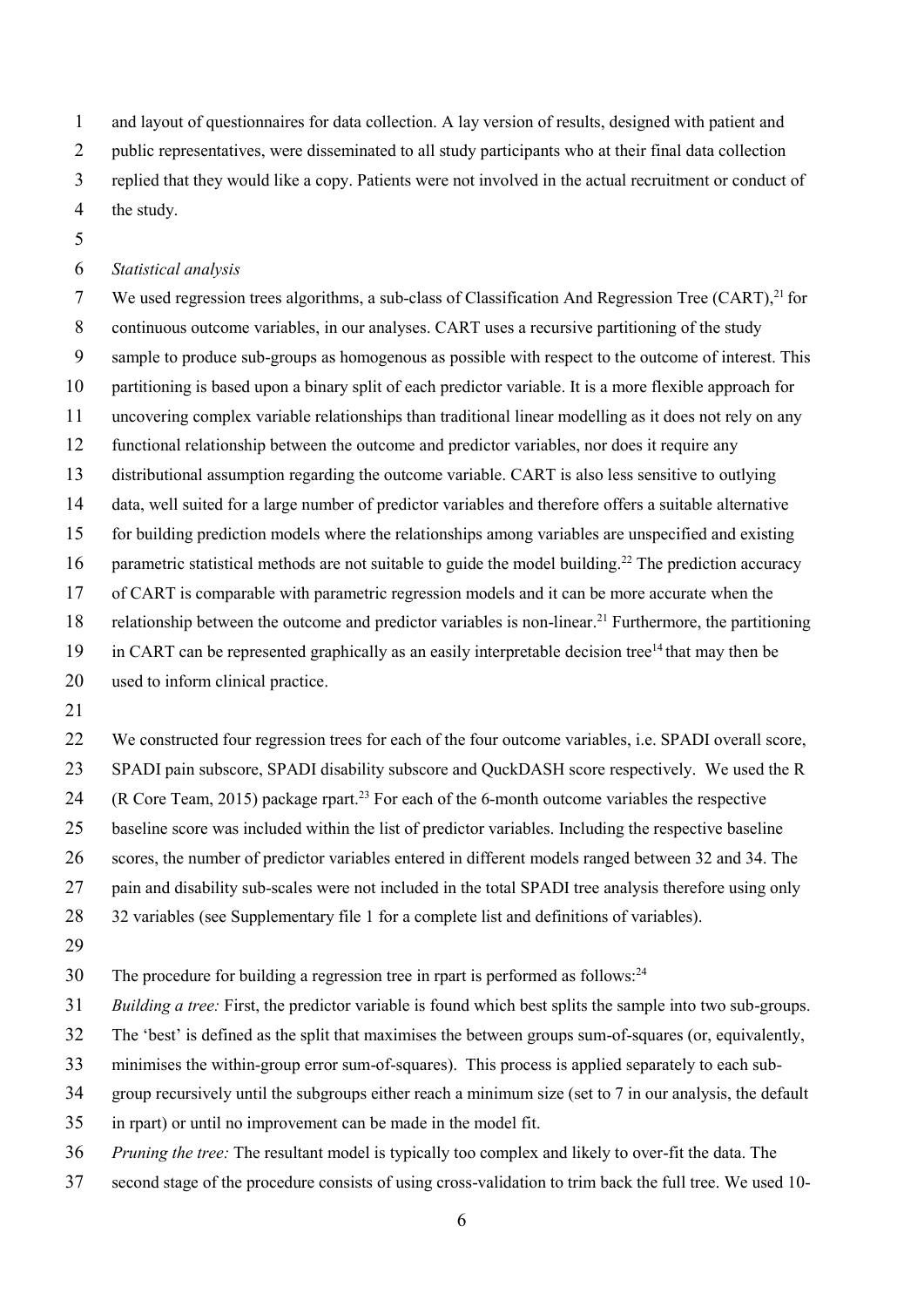- fold cross-validation to evaluate model fit at a series of model complexities and chose the optimal
- (pruned) tree by inspecting the plot of the cross-validated error against model complexity. Statistical
- analyses were completed by a statistician without prior knowledge of the clinical area or results of
- earlier analyses. Based on the cross validated predicted residual error sum of squares (PRESS)
- statistic, these trees provided the best predicting models. Retention of more baseline variables within
- the trees did not improve their predictive capacity. See supplementary file 2 for the plot for cross-
- validated errors versus model complexity for SPADI (total score) at 6 months.
- 

Estimating a model and evaluating prediction accuracy on the same dataset generally over-estimates

- model performance. It is, therefore, recommended to evaluate the model performance on an
- independent dataset (i.e. a dataset that was not used to estimate the model). In the absence of an
- independent test dataset for model evaluation, cross-validation approach is an alternative way to
- create independent datasets for model assessment by holding apart a small portion of the sample for
- model evaluation. More specifically, 10-fold cross-validation involves randomly splitting the data into
- 15 10 parts of similar size, holding aside one part  $(1/10<sup>th</sup>$  of the whole sample) for testing and using the
- 16 rest  $(9/10<sup>th</sup>)$  for model estimation. The process is repeated 10 times, meaning that each of the 10 folds
- is used as independent test set for model evaluation. Overall model performance is typically assessed
- by calculating prediction errors on each of the 10 folds and averaging across all of these results.
- 

 Cross-validation is a widely used and acceptable way of validating model accuracy/performance and we used this approach to select the optimal CART model, i.e., to select the variables that are most predictive of the respective outcome variables (and also to remove those not contribution enough to the prediction model). The results of this validation process ensures that our selected CART models are optimal, despite not having a separate independent validation dataset.

# **Results**

 One thousand and fifty-five participants were assessed by physiotherapists and subsequently recruited and consented into the study. One thousand and thirty participants were found to be eligible for the study and provided adequate baseline data. There were no potential prognostic factors at baseline for which more than 2% of data were missing. Eight hundred and eleven participants (79%) provided outcome data at 6 month follow up. One participant was excluded due to incomplete outcome data. See flow diagram in figure 1.

Figure 1: STROBE flow diagram. Participant recruitment and follow-up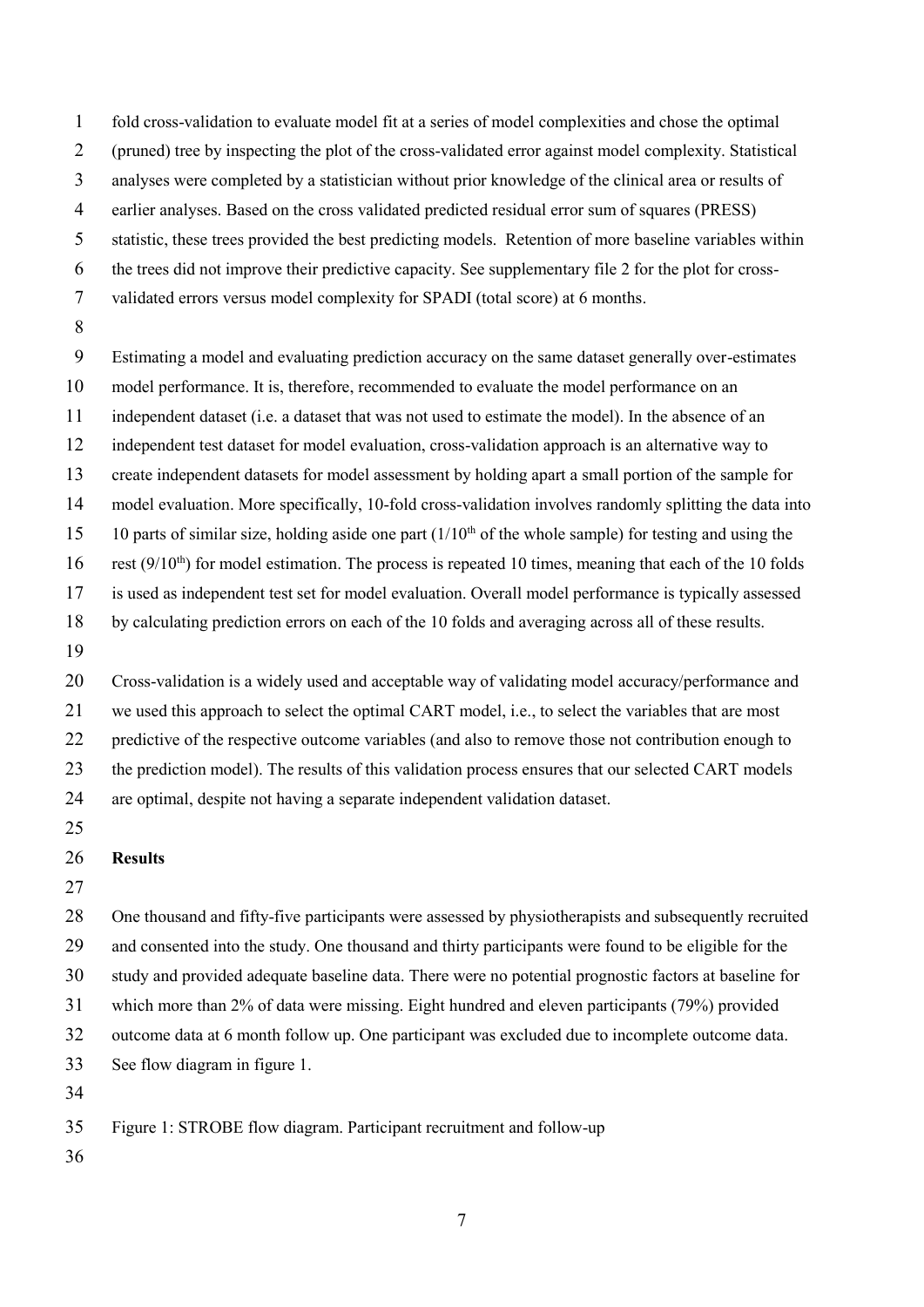All participants providing complete outcome data at six months were included in the CART analysis

- 2 for the SPADI and QuickDASH (n=810). There were differences between those participants who
- provided complete data at six months and those who did not. Completers were older by a mean of 10

years, had greater pain self-efficacy by a mean of almost 4 out of a possible 60 points, were almost

- twice as likely to exercise, and had a two-fold lower likelihood to report anxiety or depression. A
- summary description of baseline characteristics for all participants' (n=1030) for each of the 34
- variables entered into the CART analysis are provided in supplementary file 3.
- 

 Figures 2-5 represent the resulting pruned regression trees for the total SPADI, SPADI pain subscale, SPADI disability sub scale, and QuickDASH at six months follow up. Three variables were identified as important predictors of six-month outcomes: 1) baseline pain or disability levels, 2) pain self- efficacy and 3) patient expectation of "change as a result of physiotherapy treatment". All three variables were collected prior to the participant's first physiotherapy attendance. Pain self-efficacy is the extent or strength of the patient's belief in their ability to complete tasks and reach a desired 15 outcome despite their shoulder pain.<sup>25</sup> Pain self-efficacy was measured using the pain self-efficacy 16 questionnaire (PSEO)<sup>26</sup> which comprises of 10 items rated 0 to 6, zero representing minimum pain self-efficacy and 6 representing maximum pain-self efficacy. The total score is out of 60, a higher score representing higher pain self-efficacy. Patient expectation of change was collected in response to the following question "How much *do you expect* your shoulder problem to change as a result of physiotherapy treatment" and was measured on a 7 point Likert scale ranging from "completely 21 recover" to "worse than ever".<sup>15</sup>

 The first 'node' (at the top of the trees) represents the sample (i.e. all 810 participants). This then divides into two, based on cut-off values for baseline pain or disability (SPADI, SPADI subscale score or QuickDASH). The baseline score was therefore considered the most important variable in predicting the respective six-month outcome. In addition to baseline pain or disability, each pruned regression tree retained only one other variable of the 34 variables considered: baseline pain self- efficacy or patient expectation. Either pain self-efficacy or patient expectation led to classification of participants into four subgroups. The number of participants in these subgroups ranged from 48 to 487.

Figure 2: Regression tree for total SPADI score

Explanatory legend: Cut off points for the SPADI and PSEQ have been rounded up or down to whole

- numbers. The 4 boxplots at the bottom of the figure illustrate the distribution of total SPADI scores at
- 6 month follow up. The median SPADI score at 6 month follow up, (represented by the horizontal line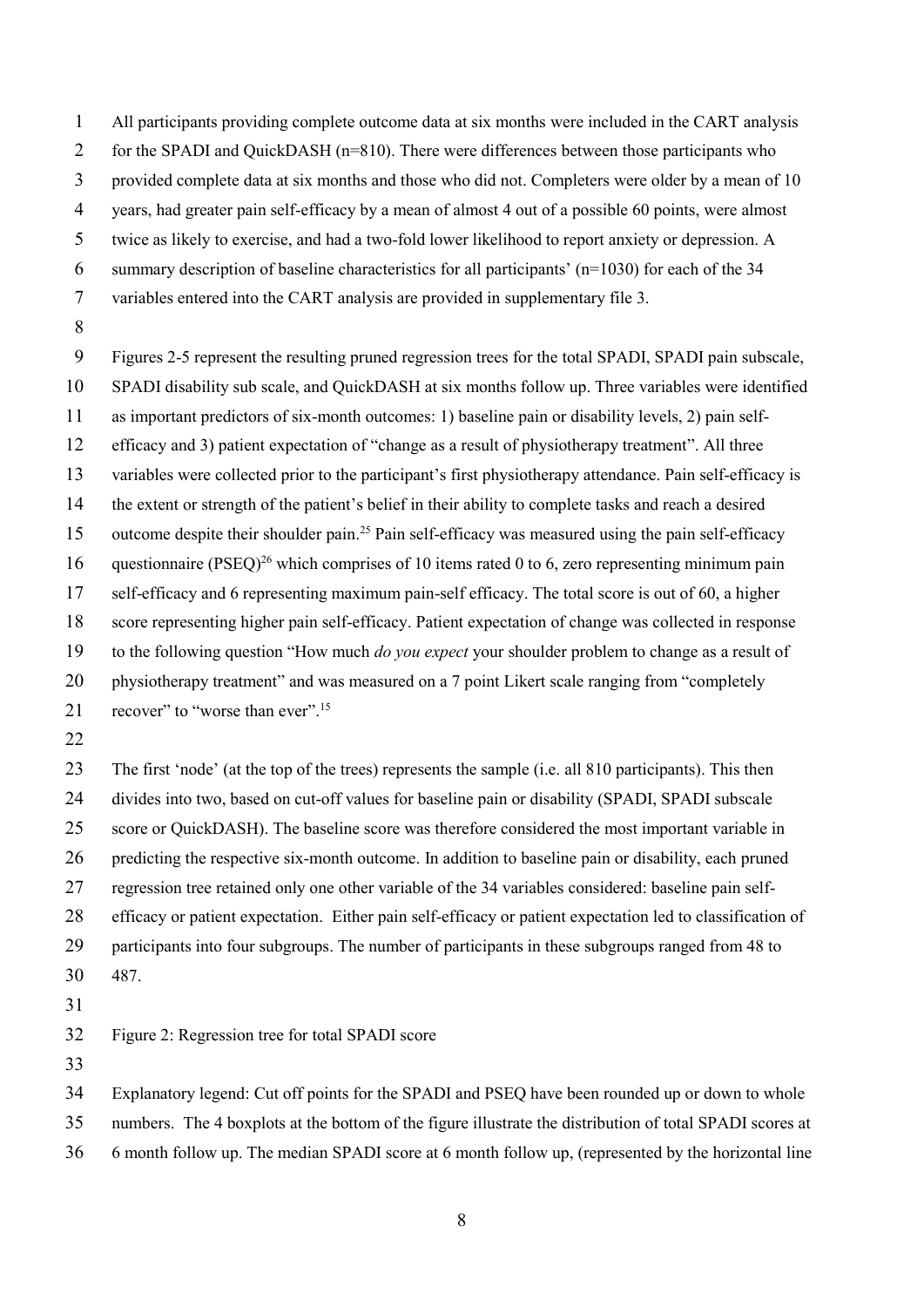- dissecting the box), is lowest (better outcome) in the subgroup represented by the box furthest left and
- highest (poorer outcome) in the subgroup represented by the box furthest right.
- 
- Figure 3: Regression tree for SPADI Pain Subscale score
- Explanatory legend: Explanatory legend: Cut off points for the SPADI Pain Subscale scores and
- PSEQ have been rounded up or down to whole numbers. The 4 boxplots at the bottom of the figure
- illustrate the distribution of total SPADI Pain Subscale scores at 6 month follow up. The median
- SPADI Pain Subscale score at 6 month follow up, (represented by the horizontal line dissecting the
- box), is lowest (better outcome) in the subgroup represented by the box furthest left and highest
- (poorer outcome) in the subgroup represented by the box furthest right.
- Figure 4: Regression tree for SPADI Disability Subscale Score
- 

Explanatory legend: Explanatory legend: Explanatory legend: Cut off points for the SPADI Disability

- Subscale scores and PSEQ have been rounded up or down to whole numbers. The 4 boxplots at the
- bottom of the figure illustrate the distribution of total SPADI Disability Subscale scores at 6 month
- follow up. The median SPADI Disability Subscale score at 6 month follow up, (represented by the
- horizontal line dissecting the box), is lowest (better outcome) in the subgroup represented by the box
- furthest left and highest (poorer outcome) in the subgroup represented by the box furthest right.
- 
- The cut point for baseline SPADI scores (total, pain and disability sub-scores) at the first node of each tree ranged from 62 to 75. When sub-dividing patients with lower baseline SPADI or baseline SPADI
- pain sub scores into two groups using baseline pain self-efficacy scores, the cut off for the PSEQ was
- 40 and 41 respectively. When sub-dividing patients with higher baseline SPADI pain or disability scores into two groups using pain self-efficacy scores, the cut off point for the PSEQ was consistently
- 48.
- 

Figure 5: Regression Tree for QuickDASH

Explanatory legend: Cut off points for the QuickDASH scores have been rounded up or down to

- whole numbers. The 4 boxplots at the bottom of the figure illustrate the distribution of QuickDASH
- scores at 6 month follow up. The median QuickDASH score at 6 month follow up, (represented by the
- horizontal line dissecting the box), is lowest (better outcome) in the subgroup represented by the box
- furthest left and highest (poorer outcome) in the subgroup represented by the box furthest right.
-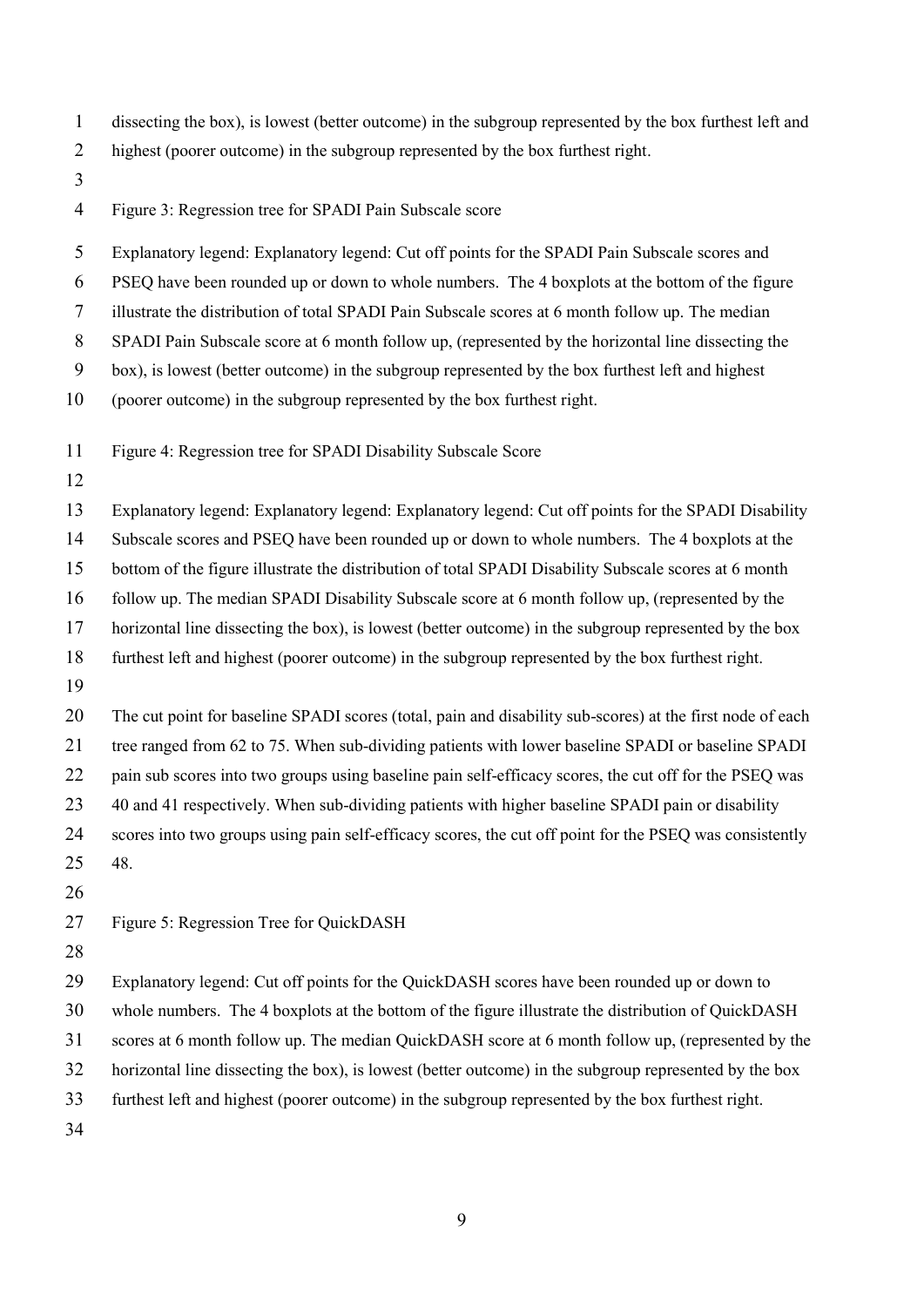- 1 Table 1 and figures 2-4 show that the size of any subgroup with low pain self-efficacy ranged from
- 2 16% (n=127) to 20% (n=161) of participants in the cohort. The SPADI pain tree includes two
- 3 subgroups with low pain self-efficacy and this constitutes as 36% (n=288) of the cohort. The
- 4 discrimination between median outcome scores associated with different pain self-efficacy scores
- 5 differs between trees and baseline pain and/or disability. For example, the median difference in
- 6 subgroups is most marked for participants with high baseline SPADI pain subscores ( $\geq$ 75) and least
- 7 for participants with lower baseline total SPADI scores (<68). Twenty three percent (n=239) of the
- 8 cohort had a baseline of 41-59 on the QuickDASH, their outcomes were differentiated by their
- 9 expectation of "change as a result of physiotherapy treatment": the median difference between
- 10 subgroups at outcome being 23/100 on the QuickDASH.
- 11
- 12 Table 1: Median (interquartile range) outcome (SPADI total, SPADI pain subscale, SPADI disability
- 13 subscale and QuickDASH) for each subgroup for each tree.

| <b>Baseline</b>                                         | Number (%) | Median | <b>IQR</b> |
|---------------------------------------------------------|------------|--------|------------|
| <68 SPADI,≥40 PSEQ                                      | 487 (60)   | 9      | 3 to 23    |
| <68 SPADI, <40 PSEQ                                     | 140 (17)   | 25     | 10 to 49   |
| 68 to 81 SPADI                                          | 135 (17)   | 36     | 13 to 60   |
| ≥82 SPADI                                               | 48 (6)     | 66     | 27 to 80   |
| SPADI Pain tree at 6 months                             |            |        |            |
| <b>Baseline</b>                                         | Number (%) | Median | <b>IQR</b> |
| <75 SPADI Pain ,≥41 PSEQ                                | 474 (58)   | 12     | 4 to 27    |
| <75 SPADI Pain, <41 PSEQ                                | 161(20)    | 30     | 12 to 56   |
| ≥75 SPADI Pain, ≥48 PSEQ                                | 48 (6)     | 20     | 12 to 56   |
| ≥75 SPADI Pain, <48 PSEQ                                | 127(16)    | 56     | 26 to 77   |
| SPADI disability tree at 6 months                       |            |        |            |
| <b>Baseline</b>                                         | Number (%) | Median | IQR        |
| <42 SPADI Disability                                    | 404 (50)   | 5      | 1 to 13    |
| 42 to 61 SPADI Disability                               | 203 (25)   | 15     | 5 to 39    |
| ≥62 SPADI Disability, ≥48 PSEQ                          | 48 (6)     | 13     | 7 to 36    |
| ≥62 SPADI Disability, <48 PSEQ                          | 155 (19)   | 44     | 18 to 69   |
| QuickDASH tree at 6 months                              |            |        |            |
| <b>Baseline</b>                                         | Number (%) | Median | <b>IQR</b> |
| <41 QuickDASH                                           | 474 (59)   | 9      | 2 to 18    |
| 41 to 59 QuickDASH, Pt expectation: CR or much improved | 180 (22)   | 18     | 7 to 36    |

SPADI tree at 6 months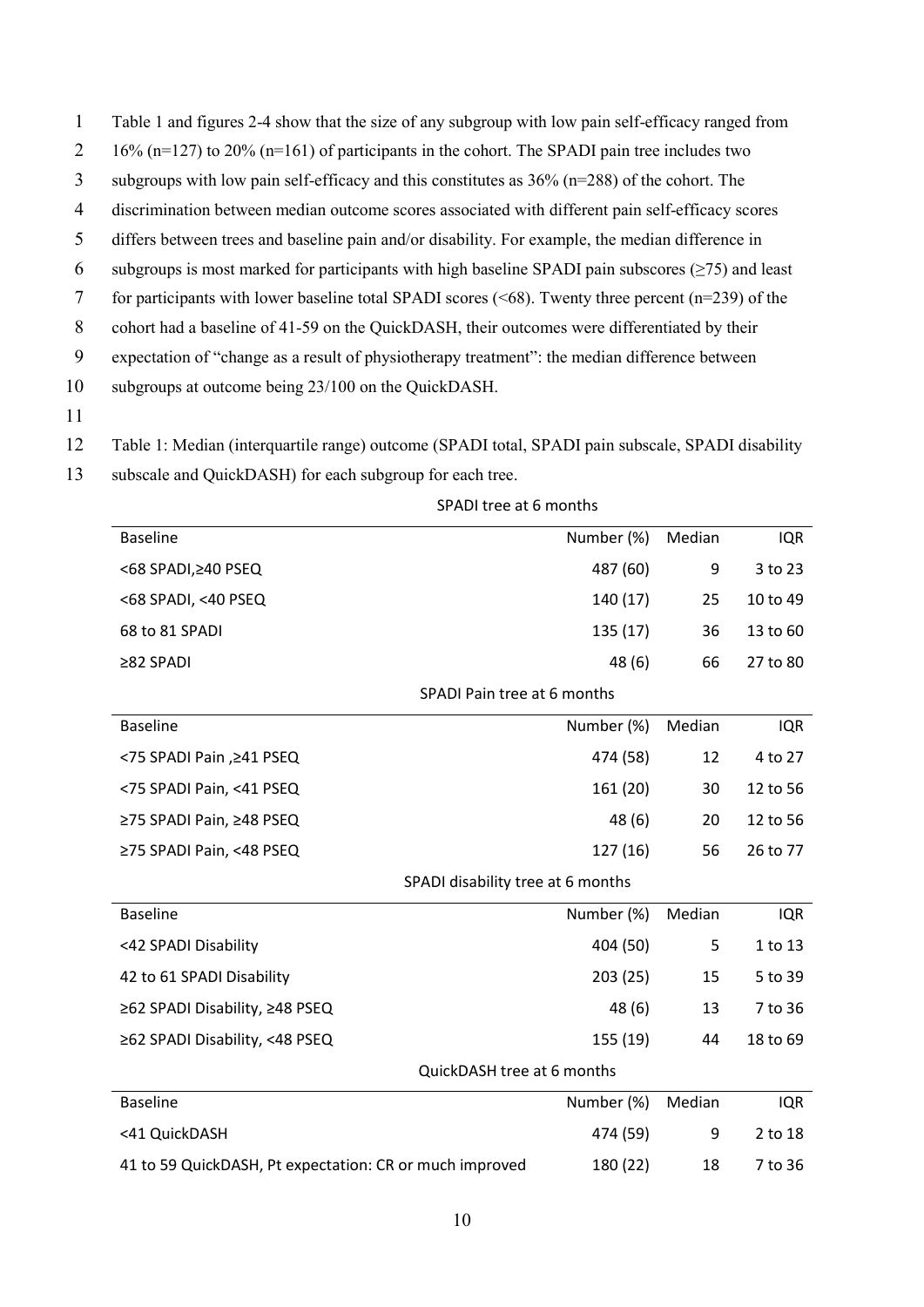| 41 to 59 QuickDASH, Pt expectation: SI, same or worse | 59 (7)  | 41 25 to 52 |
|-------------------------------------------------------|---------|-------------|
| ≥60 QuickDASH                                         | 97 (12) | 45 27 to 61 |

## **Validation**

 External validation of the results was not possible as we were unable to identify an external dataset containing the same or similar variables. We have, however, conducted an informal internal validation of the results by partitioning the QuickDASH outcome data based on the classifications of the SPADI regression trees and comparing the distribution of QuickDASH outcome within each sub-group with that of the SPADI outcomes. Comparison of QuickDASH distributions corresponding to the total SPADI, SPADI pain and SPADI disability trees are displayed in Supplementary files 4, 5 and 6 respectively. The similarity of the pattern distributions of the SPADI outcome on the left and

- QuickDASH outcome on the right demonstrate the replicability of the SPADI tree.
- 
- 

# **Discussion**

The objective of these analyses was to identify important predictors of outcome for patients

presenting with non-surgically managed musculoskeletal shoulder pain. We identified that only three

of 34 baseline variables considered in the classification trees were predictive of outcome. These were

i) baseline pain or disability measured by the SPADI or QuickDASH, ii) pain self-efficacy measured

19 by the PSEQ,<sup>26</sup> and iii) patient's expectation of "change as a result of physiotherapy treatment",

20 measured on a 7-point Likert scale.<sup>15</sup> As expected, there was a positive association between pain and

disability at baseline and at six month follow up, i.e. those with higher scores at baseline tended to

- have higher scores at follow-up. However, in all three SPADI classification trees higher pain self-
- efficacy influenced this relationship: for patients with high baseline pain or disability (cut off points
- 75 and 62 respectively), higher pain self-efficacy (PSEQ≥48) reduced the likelihood of continued
- high levels of pain and disability at six-month follow up. Between 16 and 19% of participants were at
- risk of continued high levels of pain and disability (measured by SPADI pain and disability subscores)

at 6 months due to i) high baseline pain and disability and ii) low pain self-efficacy. For patients with

moderate levels of baseline pain and disability measured with the QuickDASH (41 to 59), the

association was influenced by patient expectation: participants who expected to completely recover or

much improve as a result of physiotherapy did better than patients who expected to only slightly

improve, stay the same or worsen. Participants at risk of continued high levels of pain and disability at

six-month follow up due to a lower expectation of recovery constituted 7% of our cohort at six month

follow up.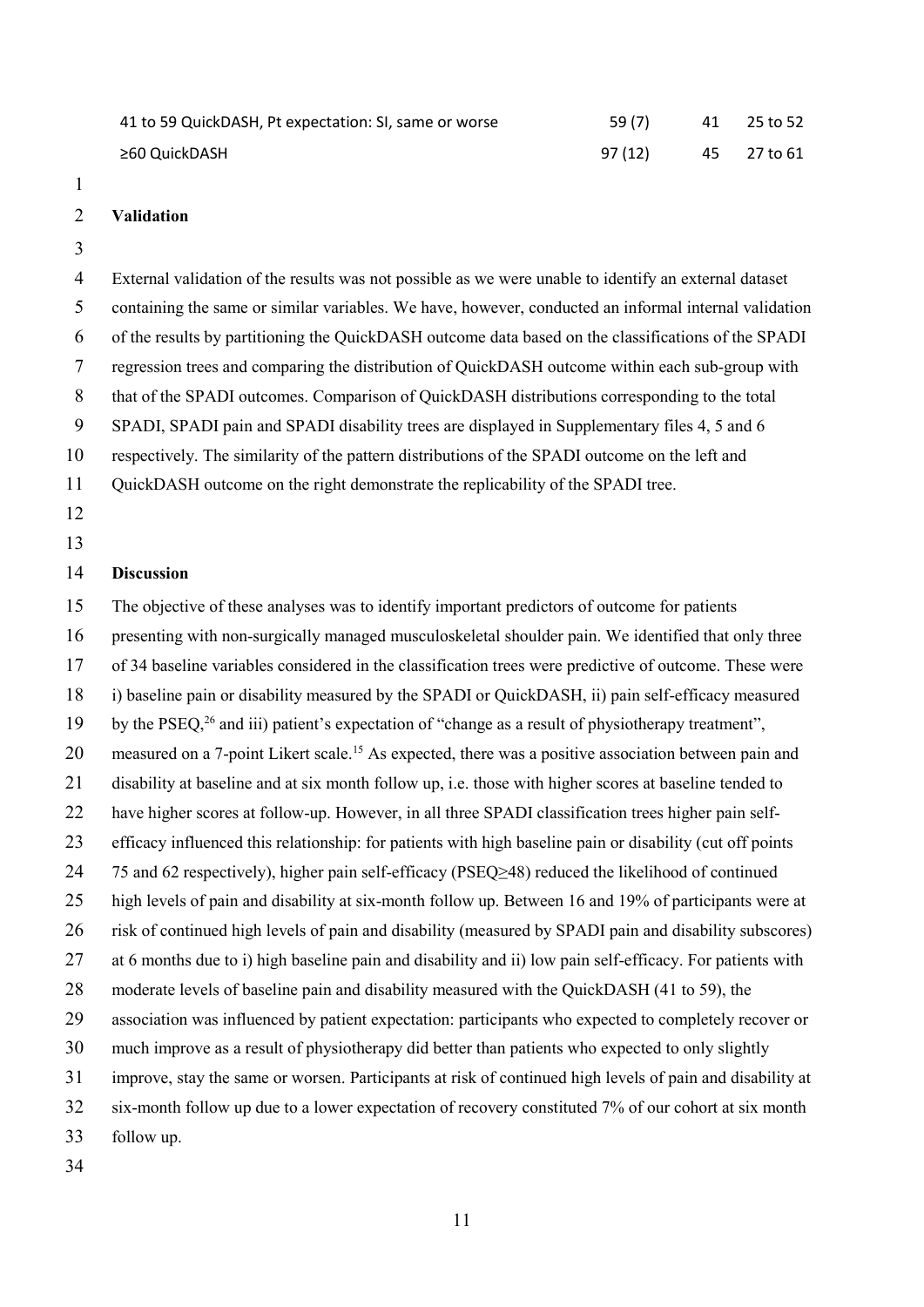Pain self-efficacy also influenced outcome for patients with low levels of baseline pain and disability:

for patients with low baseline SPADI and SPADI pain scores (<68 and <75 respectively), low pain

self-efficacy (PSEQ<40 and <41 respectively) increased the likelihood of persistent pain. Perhaps

surprisingly, patients reporting low baseline pain but low pain self-efficacy (n=161, 20% of cohort)

had a similar or worse outcome on the SPADI pain subscale to patients with high baseline pain but

- 6 high pain self-efficacy ( $n=48$ ,  $6\%$  of cohort).
- 

 Our regression tree analyses provide a useful and simple clinical guide, highlighting the influence of patient beliefs and expectations of treatment on outcome, irrespective of baseline pain and disability. 10 Whilst these finding are consistent with those from the GLM analysis,<sup>13</sup> the CART analysis selects variables based on prediction power rather than statistical significance or p values. Variables are included in order of importance; the most predictive variable is included first, the analysis then searches for the second most important variable among the rest, and so on. The prediction error curve estimated using cross-validation gives a clear indication at what point in the selection process the additional predictors are not contributing enough to the prediction model. The prediction based variable selection combined with cross-validation for assessing model performance ensures that only the relevant and most predictive variables are included in the optimal model.

 CART analysis has advantages over traditional regression modelling in that it does not require a 20 specified distribution of outcome data or a large sample size<sup>27</sup>. In terms of predictive power CART 21 analysis is comparable to traditional modelling.<sup>21</sup> However CART does have limitations. Defining 22 subgroups based on data driven cut-points for continuous measures (i.e. the PSEO) is subject to 23 sampling variability, but the CART methodology does not provide a measure of uncertainty (e.g., standard errors or confidence intervals) associated with the cut-off points. A different cut off point may be selected in a different sample, but it was not our intention to provide a ready to deploy clinical 26 tool with definitive cut-off points at this stage. We rather aimed to demonstrate that an easily interpretable prediction tool with potential for clinical applications can be developed which can be further examined in bigger and external cohorts to derive more generalisable cut-offs. However, use of cross-validation approach for model selection should make the derived models sufficiently robust at least for the population represented by the study cohort. Also, being a multicentre study with broad eligibility criteria increases the generalisability of the results to the wide range of patients and presentations of shoulder pain commonly seen by physiotherapists within primary and secondary care. This is further supported by similar patterns of the distributions of the QuickDASH outcome based on classification of participants using the SPADI trees in our informal internal validation.

 With regards to non-surgically managed shoulder pain, this study is one of only two known using a CART analysis to investigate the hierarchy of predictive factors associated with outcome. Vergouw et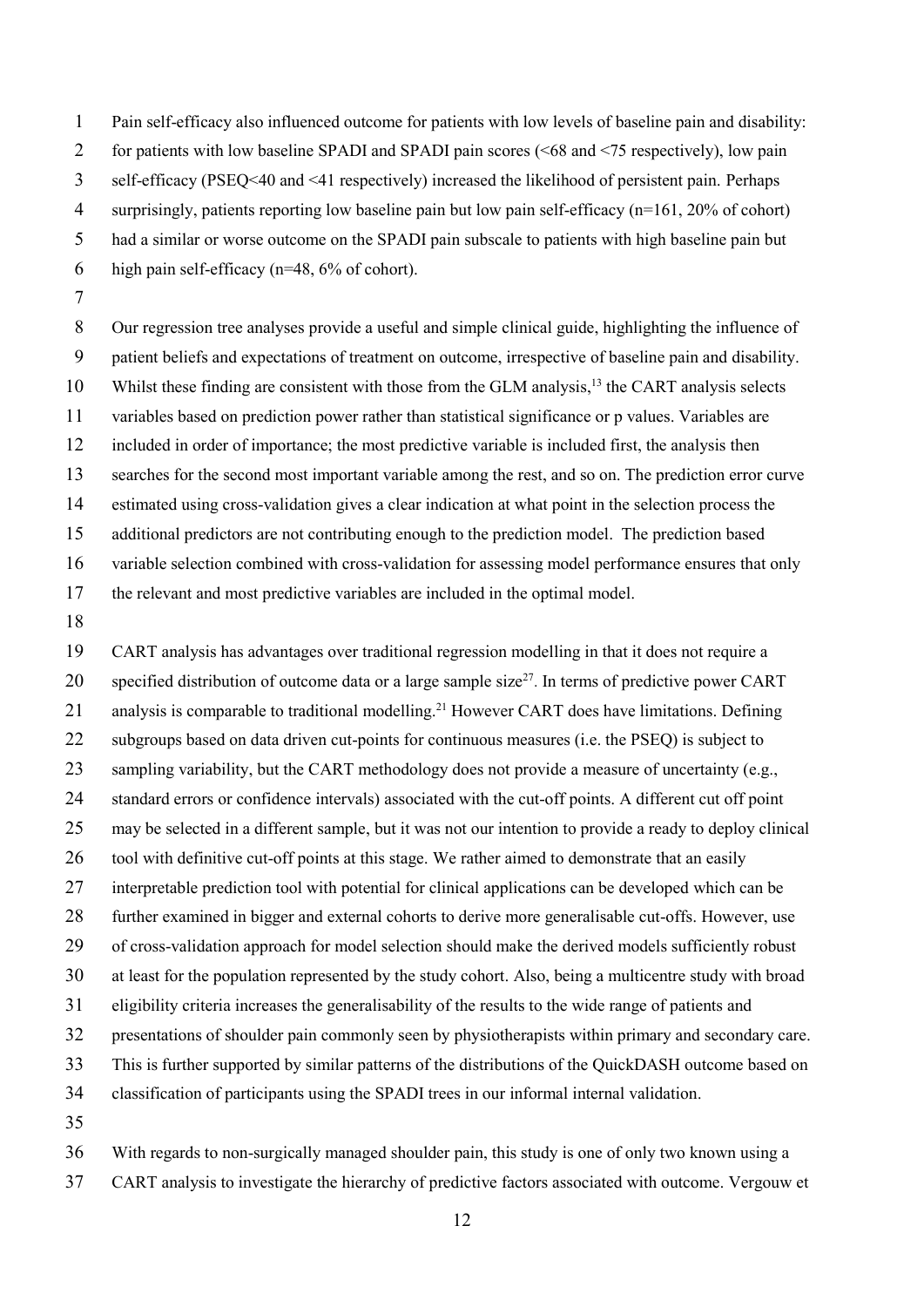al<sup>28</sup> compared the results of CART and logistic linear regression for 587 patients with musculoskeletal shoulder pain attending General Practice in the Netherlands, however, they did not include patient expectation of change as a result of physiotherapy and pain self-efficacy. A positive association between patient expectation and outcome has been consistently reported for a range of health 5 conditions,  $29-31$  although ours is the first to investigate patient expectation of outcome in non- surgically managed shoulder pain. The association between pain self-efficacy and chronic non-cancer 7 pain has also been consistently reported for a range of health conditions.<sup>32</sup> Ours is one of only two studies to investigate self-efficacy in non-surgically management for shoulder pain. A randomised 9 controlled trial of 102 participants,<sup>33</sup> did not find an association between baseline pain self-efficacy and the outcome of supervised exercise or radial extracorporeal shockwave therapy.

 Based on our findings that pain self-efficacy and patient expectation are important predictors of outcome we recommend that they be formally assessed in all patients with musculoskeletal pain. There is currently no standardised method of measuring patient expectation and we therefore recommend using a patient rated Likert scale that includes a worsening as well as improvement of 15 shoulder pain.<sup>29</sup> There are several validated measurement tools for pain self-efficacy and for the busy 16 clinician we recommend using shortened patient rated versions such as the PSEQ-2<sup>34</sup> comprising two items. Standardised questionnaires like the PSEQ-2 and a single question on expectation of outcome provide an opportunity to openly discuss patient beliefs and expectations which healthcare 19 practitioners may find challenging otherwise.<sup>35, 36</sup> Such patient-clinician dialogues around the 20 potential impact of expectations and beliefs further supports shared decision-making. Our results suggest that cut points will vary according to baseline pain and disability and therefore the use of specific cut-points for stratification is not justified. Further research is also needed to validate our point estimates in an external cohort.

24 It is plausible that patient expectation and pain self-efficacy are mediating factors.<sup>29</sup> Adherence to

25 non-surgical management is reportedly low.<sup>37</sup> The therapeutic effect of a home exercise and/or self-

26 management programme cannot be realised if not enacted by the patient.<sup>38</sup> One of the suggested

mechanisms by which higher patient expectation is associated with outcome is through an increased

motivation to engage and adhere to an intervention that participants believe will have a beneficial

29 outcome.<sup>39</sup>

Although not previously reported for those experiencing shoulder pain, high self-efficacy has been

- shown to be significantly associated with greater exercise adherence  $40-42$  as well as other health
- 32 behaviours such as physical activity<sup>43-45</sup> and taking medications as prescribed.<sup>46</sup> A consistent and
- statistically significant association between all three factors; changes in self-efficacy, adherence and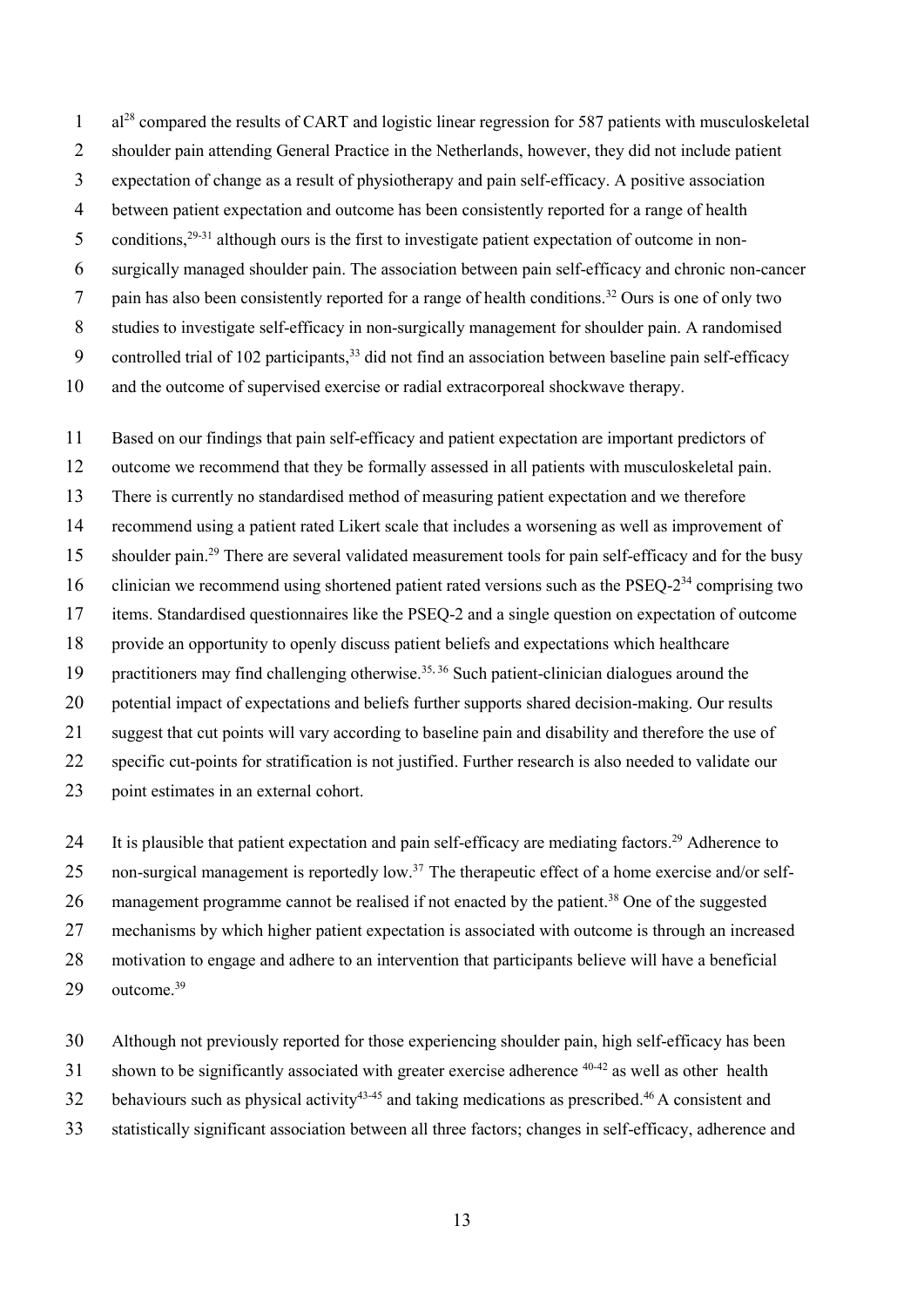outcome, has yet to be demonstrated. Further studies are needed to explore if moderating self-efficacy

affects outcome.

 Further development and testing of, educational interventions targeting healthcare practitioners with strategies to increase patients' pain self-efficacy and expectations of treatment is needed. A number of promising interventions exist for increasing patients' self-efficacy and include positive feedback on performance, observation of mastery in others, graded activity, identifying realistic goals for which 7 the patient is likely to succeed and selecting tasks and activities relevant to the patient.<sup>32,43</sup> Variability in reported effectiveness suggests that the purpose, content and delivery may need to be tailored to each patient, requiring a person centred approach.

# **Conclusion**

 This is the first known study to subgroup people with shoulder pain of musculoskeletal origin attending physiotherapy into risk groups for persistent pain and disability based on a range of baseline personal, clinical, activity, and participatory variables. This multicentre study provides evidence that for a given baseline measure of shoulder pain and disability, pain self-efficacy and patient expectation of change as a result of physiotherapy, are the most influential predictors of patient rated outcome at six month follow up. Additionally, this is the first study to demonstrate that for people with shoulder pain higher pain self-efficacy reduced the likelihood of continued high levels of pain and disability at six-month follow up, for those with high baseline pain or disability. The likelihood of persistent pain increased in the subgroup that were categorised as having low levels of baseline pain and disability and concomitant low pain self-efficacy. Of importance those identified as having low baseline pain and low self-efficacy had similar or worse outcome on the SPADI pain subscale to those with high baseline pain and high pain self-efficacy. 

Although our findings are applicable to people referred to physiotherapy for the management of

shoulder pain of any duration and in primary and secondary care, they are likely to be applicable

beyond this group.

Based on our findings we suggest that pain self-efficacy and patient expectation should be formally

assessed and discussed at the first physiotherapy appointment. Further research should investigate

 whether these factors can be targeted and modified by therapeutic interventions and improve patient outcomes.

**Declaration of competing interests:** All authors have completed the Unified Competing Interest

33 form at www.icmje.org/coi\_disclosure.pdf (available on request from the corresponding author) and

declare that (1) RC had support from a National Institute of Health Clinical Doctoral Research

Fellowship for the submitted work; (2) the authors have no relationships with companies that might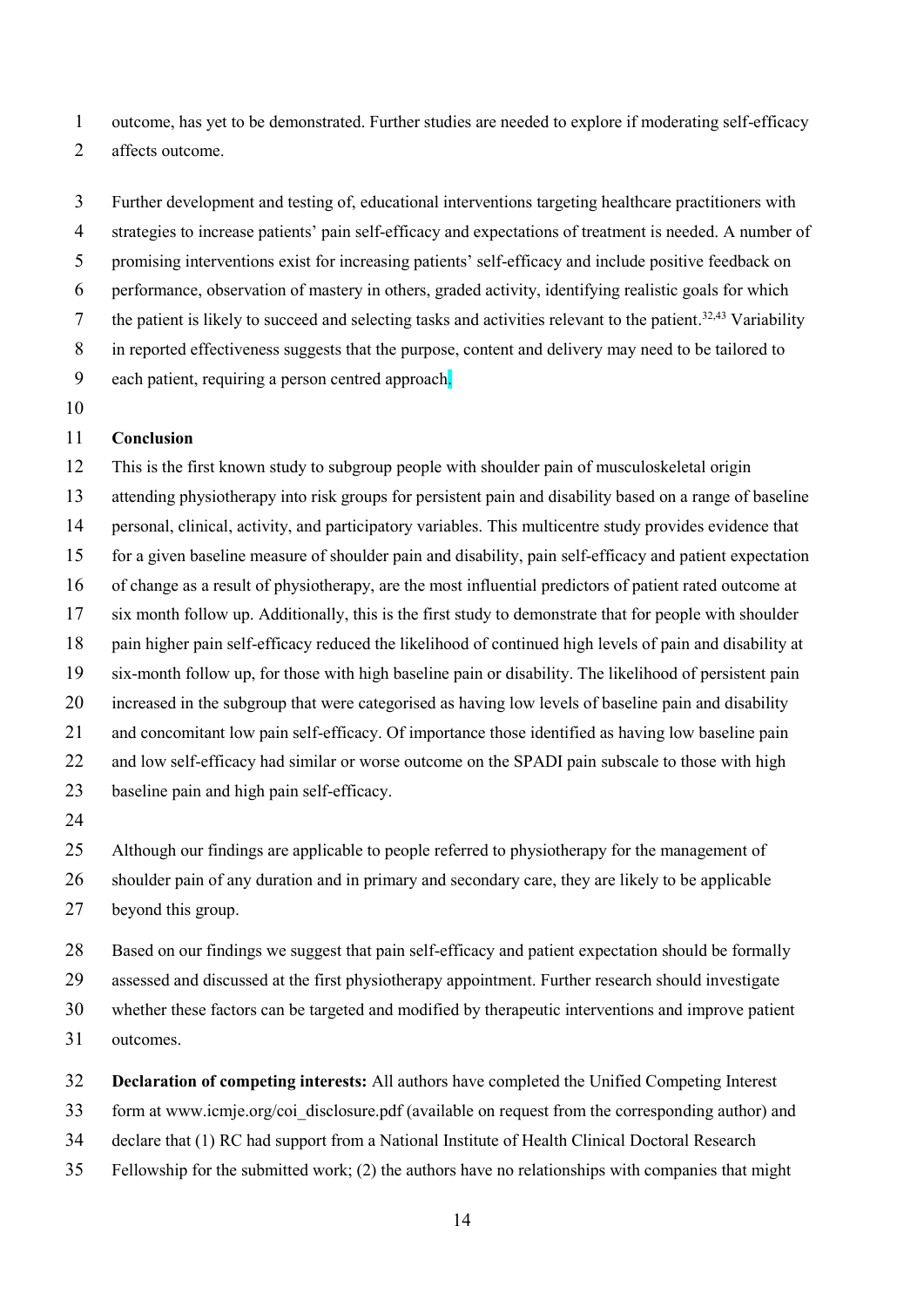| $\mathbf{1}$   | have an interest in the submitted work in the previous 3 years; (3) the authors' spouses, partners, or     |
|----------------|------------------------------------------------------------------------------------------------------------|
| $\overline{2}$ | children have no financial relationships that may be relevant to the submitted work; and (4) the           |
| $\overline{3}$ | authors have no non-financial interests that may be relevant to the submitted work."                       |
| $\overline{4}$ |                                                                                                            |
| 5              | <b>Contributors:</b> RC conceived the study, RC, LS, JL and CJH authors contributed to the design of the   |
| 6              | study. RC directed the study and managed data acquisition. RC had full access to all of the data in the    |
| $\tau$         | study and takes responsibility for the integrity of the data. MK undertook and LS provided expert          |
| $8\,$          | advice on the statistical analyses. RC and MK drafted the manuscript. LS, JL and CJH provided              |
| 9              | additional important intellectual and substantial scientific input throughout the study and on all         |
| 10             | redrafts of the report.                                                                                    |
| 11             |                                                                                                            |
| 12             | Ethics approval: This was obtained from the National Research Ethics Service, East of England -            |
| 13             | Norfolk, UK in July 2011 (reference 11/EE/0212).                                                           |
| 14             |                                                                                                            |
| 15             | Funding: RC was funded by the National Institute for Health Research (NIHR CAT CDRF 10–008).               |
| 16             | CJH was funded by the National Institute for Health Research (NIHR-SRF-2012-05-119). The                   |
| 17             | funders of the study had no role in study design, data collection, data analysis, data interpretation,     |
| 18             | writing of the report or decision to submit the article for publication. The corresponding author had      |
| 19             | full access to all the data in the study and had final responsibility for the decision to submit for       |
| 20             | publication. The views and opinions expressed therein are those of the authors and do not necessarily      |
| 21             | reflect those of the NIHR, NHS or the Department of Health.                                                |
| 22             |                                                                                                            |
| 23             | <b>Transparency declaration:</b> The lead author (the manuscript's guarantor) affirms that this manuscript |
| 24             | is an honest, accurate, and transparent account of the study being reported; that no important aspects     |
| 25             | of the study have been omitted; and that any discrepancies from the study as planned (and, if relevant,    |
| 26             | registered) have been explained.                                                                           |
| 27             |                                                                                                            |
| 28             | This article distributed in accordance with the Creative Commons Attribution Non Commercial (CC            |
| 29             | BY-NC 4.0) license, which permits others to distribute, remix, adapt, build upon this work non-            |
| 30             | commercially, and license their derivative works on different terms, provided the original work is         |
| 31             | properly cited and the use is non-commercial. See: http://creativecommons.org/licenses/by-nc/4.0.          |
| 32             |                                                                                                            |
| 33             | Data sharing: No additional data available.                                                                |
| 34             |                                                                                                            |
| 35             | Patient involvement: Patient and public representatives were involved in the design of the study, in       |
| 36             | particular, details associated with the timing and procedures for recruiting and follow up of              |
| 37             | participants, and the design and layout of questionnaires for data collection. A lay version of results,   |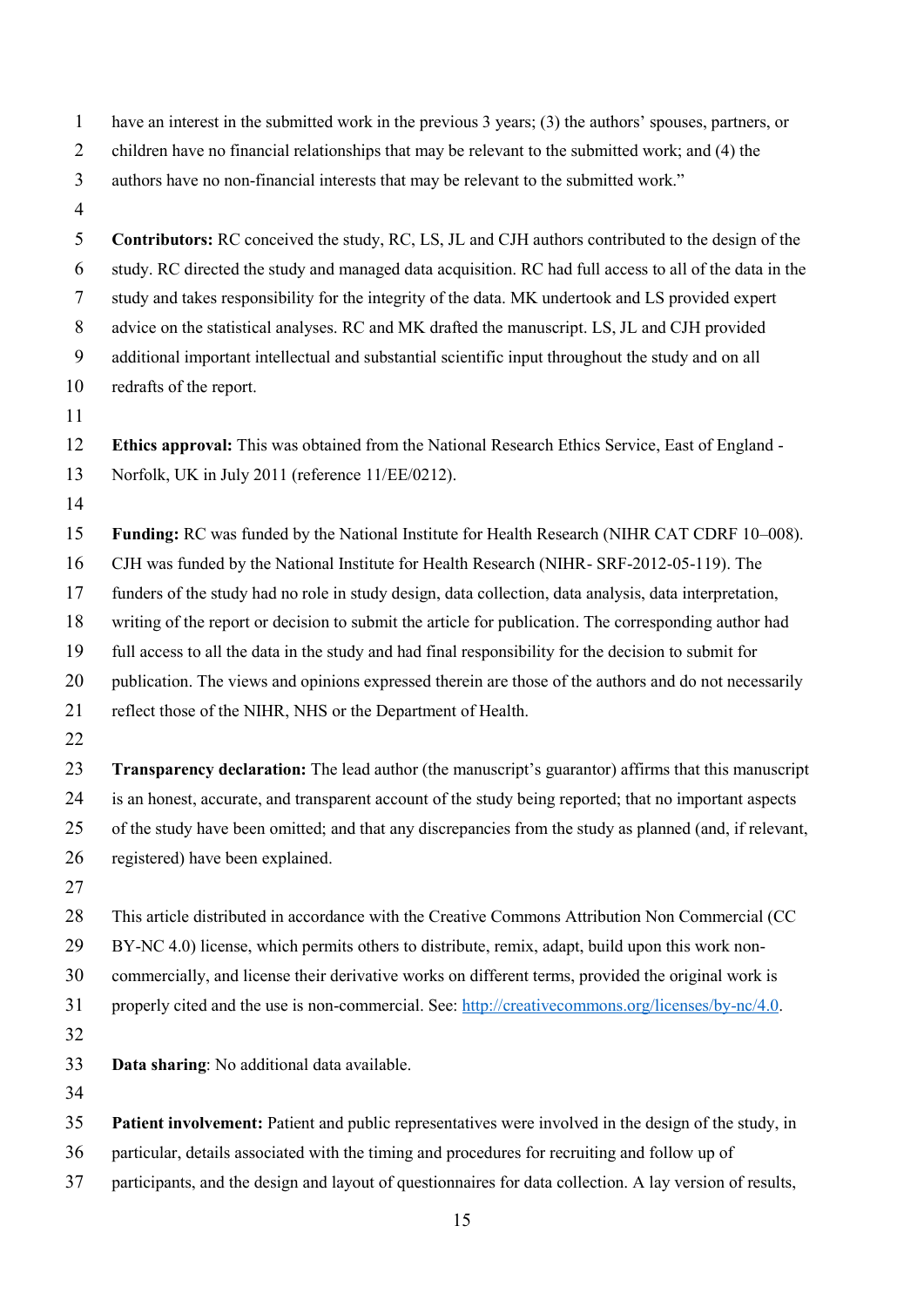designed with patient and public representatives, were disseminated to all study participants who at their final data collection replied that they would like a copy. Patients were not involved in the actual recruitment or conduct of the study.

 

 **Acknowledgements:** The authors would like to thank Christine Christopher and members of the study steering group, including representatives from the Public & Patient Involvement in Research (PPIRes) project, for their comments and suggestions during the study. We would also like to thank the Principal Investigators and physiotherapists who contributed and collected data for the study and to the patients who generously gave their time and participated in the study.

 **Copyright for authors:** The Corresponding Author has the right to grant on behalf of all authors and does grant on behalf of all authors, a worldwide licence to the Publishers and its licensees in perpetuity, in all forms, formats and media (whether known now or created in the future), to i) publish, reproduce, distribute, display and store the Contribution, ii) translate the Contribution into other languages, create adaptations, reprints, include within collections and create summaries, extracts and/or, abstracts of the Contribution, iii) create any other derivative work(s) based on the Contribution, iv) to exploit all subsidiary rights in the Contribution, v) the inclusion of electronic links from the Contribution to third party material where-ever it may be located; and, vi) licence any third party to do any or all of the above. **References** 1. Parsons S, Ingram M, Clarke-Conwell A, Symmons DPM. A heavy burden. The occurrence and impact of musculoskeletal conditions in the United Kingdom today. The University of Manchester 2011. Accessible online: <http://www.medicine.manchester.ac.uk/musculoskeletal/aboutus/publications/heavyburden.pdf> 2. Pope DP, Croft PR, Pritchard CM, Silman AJ. Prevalence of shoulder pain in the community: the influence of case definition. *Ann Rheum Dis* 1997;56:308-12. 3. Urwin M, Symmons D, Allison T, Brammah T, Busby H, Roxby M, et al. Estimating the burden of musculoskeletal disorders in the community: the comparative prevalence of symptoms at different

anatomical sites, and the relation to social deprivation. *Ann Rheum Dis* 1998;57:649-655.

4. Bot SDM, van der Waal JM, Terwee CB, et al. Incidence and prevalence of complaints of the neck

and upper extremity in general practice. *Ann Rheum Dis* 2005;64:118-123.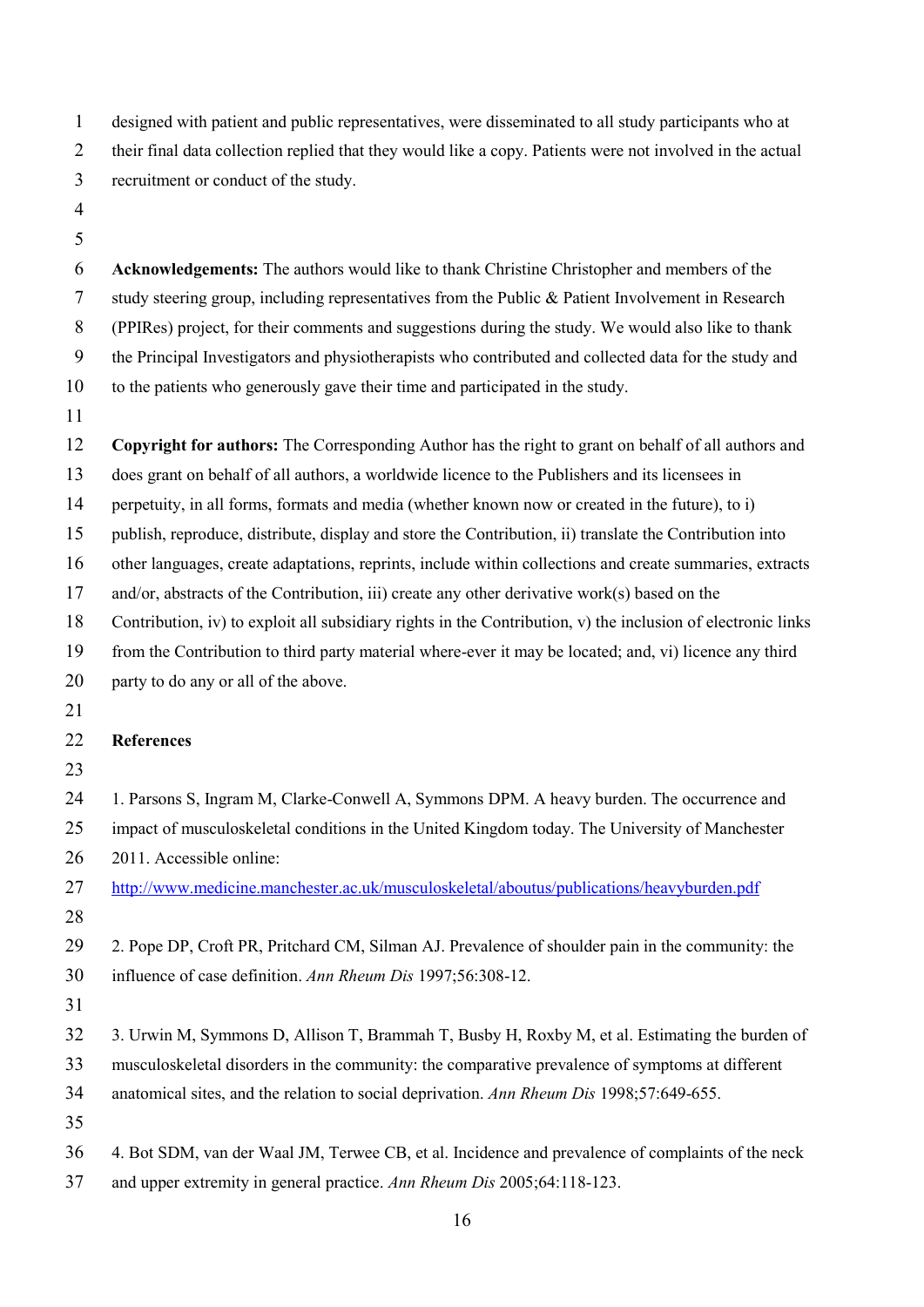| $\mathbf{1}$     |                                                                                                       |
|------------------|-------------------------------------------------------------------------------------------------------|
| $\overline{2}$   | 5. Linsell L, Dawson J, Zondervan K, Randall RT, Fitzpatrick R, Carr A et al. Prevalence and          |
| 3                | incidence of adults consulting for shoulder conditions in UK primary care; patterns of diagnosis and  |
| $\overline{4}$   | referral. Rheumatology (Oxford) 2006;45:215-21.                                                       |
| 5                |                                                                                                       |
| 6                | 6. van der Windt DAWN, Koes BW, De Jong BA, Bouter LM. Shoulder disorders in general practice:        |
| $\tau$           | incidence, patient characteristics, and management. Ann Rheum Dis 1995;54:959-64.                     |
| 8                |                                                                                                       |
| $\boldsymbol{9}$ | 7. Dorrestijn O, Stevens M, Winters JC, van der Meer K, Diercks RL. Conservative or surgical          |
| 10               | treatment for subacromial impingement syndrome? A systematic review. J Shoulder Elbow Surg            |
| 11               | 2009;18:652-660.                                                                                      |
| 12               |                                                                                                       |
| 13               | 8. Ketola S, Lehtinen JT, Arnala I. Arthroscopic decompression not recommended in the treatment of    |
| 14               | rotator cuff tendinopathy a final review of a randomised controlled trial at a minimum follow-up of   |
| 15               | ten years. Bone Joint J 2017;99-B:799-805.                                                            |
| 16               |                                                                                                       |
| 17               | 9. Saltychev M, Ville Äärimaa V, Virolainen P, Laimi K. Conservative treatment or surgery for         |
| 18               | shoulder impingement: systematic review and meta-analysis. Disabil Rehabil 2015;37:1-8.               |
| 19               |                                                                                                       |
| 20               | 10. Kooijman MK, Swinkels ICS, Dijk C, Bakker D, Veenhof C. Patients with shoulder syndromes in       |
| 21               | general and physiotherapy practice: an observational study. BMC Musculoskelet Disord 2013;14:1-13.    |
| 22               |                                                                                                       |
| 23               | 11. Reilingh ML, Kuijpers T, Tanja-Harfterkamp AM, van der Windt DAWN. Course and prognosis           |
| 24               | of shoulder symptoms in general practice. Rheumatology (Oxford) 2008;47:724-730.                      |
| 25<br>26         | 12. Chester R, Jerosch-Herold C, Lewis J, Shepstone L. SPADI and QUICKDASH are Similarly              |
| 27               | Responsive in Patients Undergoing Physical Therapy for Shoulder Pain. J Orthop Sports Phys Ther       |
| 28               | 2017;47:538-547.                                                                                      |
| 29               |                                                                                                       |
| 30               | 13. Chester R, Jerosch-Herold C, Lewis J, Shepstone L. Psychological factors are associated with the  |
| 31               | outcome of physiotherapy for people with shoulder pain: a multicentre longitudinal cohort study. Br J |
| 32               | Sports Med 2016;0:1-8.                                                                                |
| 33               |                                                                                                       |
| 34               | 14. Loh WY. Classification and regression trees. Wiley Interdisciplinary Reviews: Data Mining and     |
| 35               | Knowledge Discovery, 2011;1:14-23.                                                                    |
| 36               |                                                                                                       |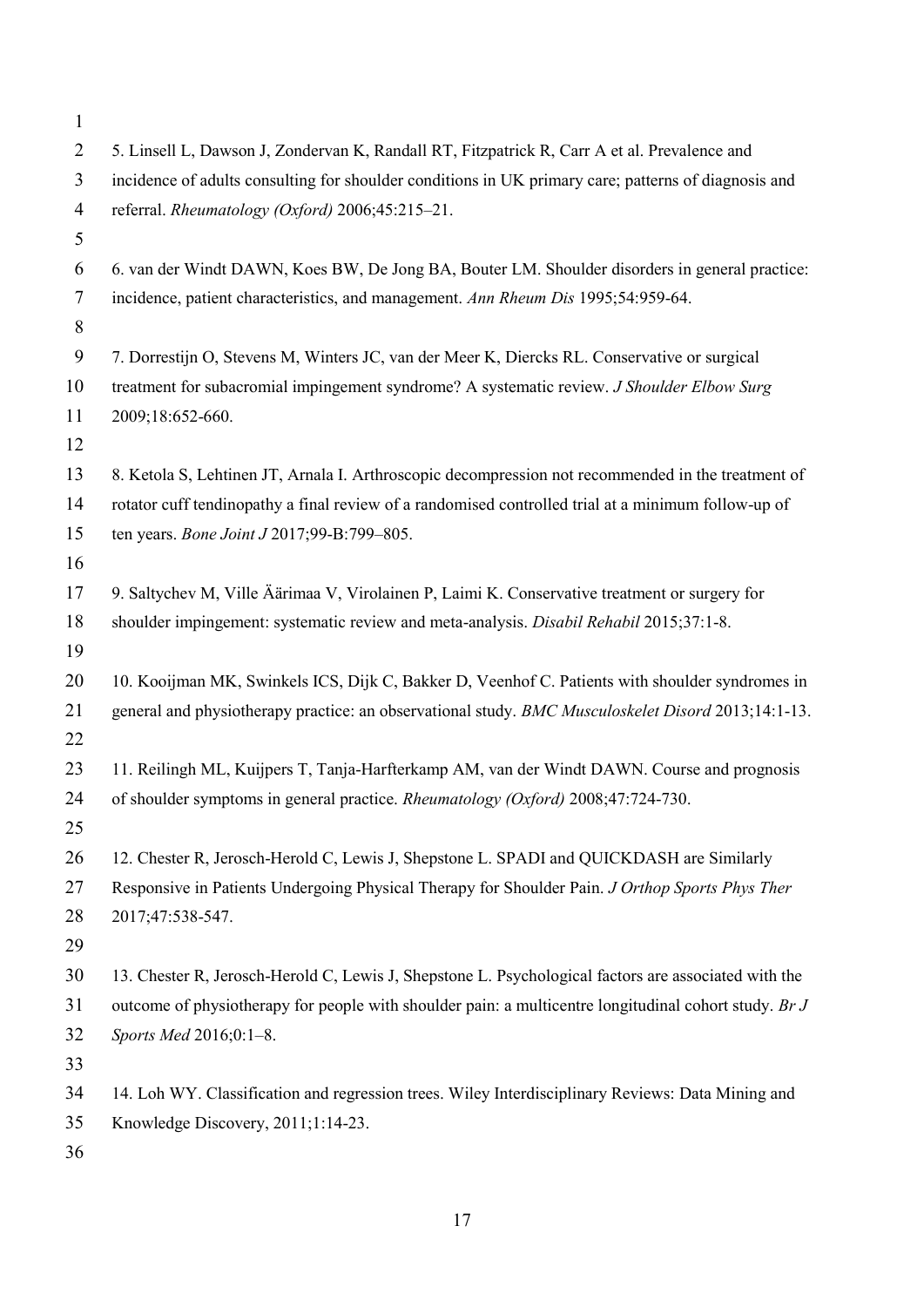| $\mathbf{1}$   | 15. Chester R, Shepstone L, Lewis JS, Jerosch-Herold C. Predicting response to physical therapy     |
|----------------|-----------------------------------------------------------------------------------------------------|
| 2              | treatment for musculoskeletal shoulder pain: protocol for a longitudinal cohort study. BMC          |
| 3              | MusculoskeletDisord 2013;14:1-8.                                                                    |
| $\overline{4}$ |                                                                                                     |
| 5              | 16. MacDermid JC, Solomon P, Prkachin K. The Shoulder Pain and Disability Index demonstrates        |
| 6              | factor, construct and longitudinal validity. BMC Musculoskelet Disord 2006;7(12):1-11.              |
| 7              |                                                                                                     |
| 8              | 17. Roach KE, Budiman-Mak E, Songsiride JN, Lertratanakul Y. Development of a shoulder pain and     |
| 9              | disability index. Arthritis Care & Research 1991;4:143-149.                                         |
| 10             |                                                                                                     |
| 11             | 18. Institute for Work and Health. The QuickDASH outcome measure. Information for Users. 2006       |
| 12             | Available at: http://www.dash.iwh.on.ca/sites/dash/files/downloads (Accessed November 2016)         |
| 13             |                                                                                                     |
| 14             | 19. Artus M, van der Windt DA, Afolabi EF, et al. Management of shoulder pain by UK general         |
| 15             | practitioners (GPs): a national survey. <i>BMJ Open</i> 2017;7:e015711. doi:10.1136/bmjopen-2016-   |
| 16             | 015711                                                                                              |
| 17             |                                                                                                     |
| 18             | 20. Chester R, Shepstone L, Daniell H, Sweeting D, Lewis J, Jerosch-Herold C. Predicting response   |
| 19             | to physiotherapy in the treatment of musculoskeletal shoulder pain: a systematic review. BMC        |
| 20             | Musculoskeletal Disorders 2013;14(1):203. DOI:10.1186/1471-2474-14-203                              |
| 21             |                                                                                                     |
| 22             | 21. Breiman L, Friedman J, Stone C J, Olshen RA. Classification and regression trees. CRC press.    |
| 23             | 1984                                                                                                |
| 24             |                                                                                                     |
| 25             | 22. Taxman FS, Kitsantas P. Availability and capacity of substance abuse programs in correctional   |
| 26             | settings: A classification and regression tree analysis. Drug Alcohol Depend 2009;103:S43-S53.      |
| 27             |                                                                                                     |
| 28             | 23. R Core Team R: A language and environment for statistical computing. R Foundation for           |
| 29             | Statistical Computing, Vienna, Austria. 2015 Accessible online: https://www.R-project.org           |
| 30             |                                                                                                     |
| 31             | 24. Therneau TM, Atkinson EJ. An introduction to recursive partitioning using the RPART routines.   |
| 32             | Mayo Foundation: Technical report 1997;61:452.                                                      |
| 33             |                                                                                                     |
| 34             | 25. Bandura A. Self-efficacy - toward a unifying theory of behavioural change. Psychological Review |
| 35             | 1977;84:191-215.                                                                                    |
| 36             |                                                                                                     |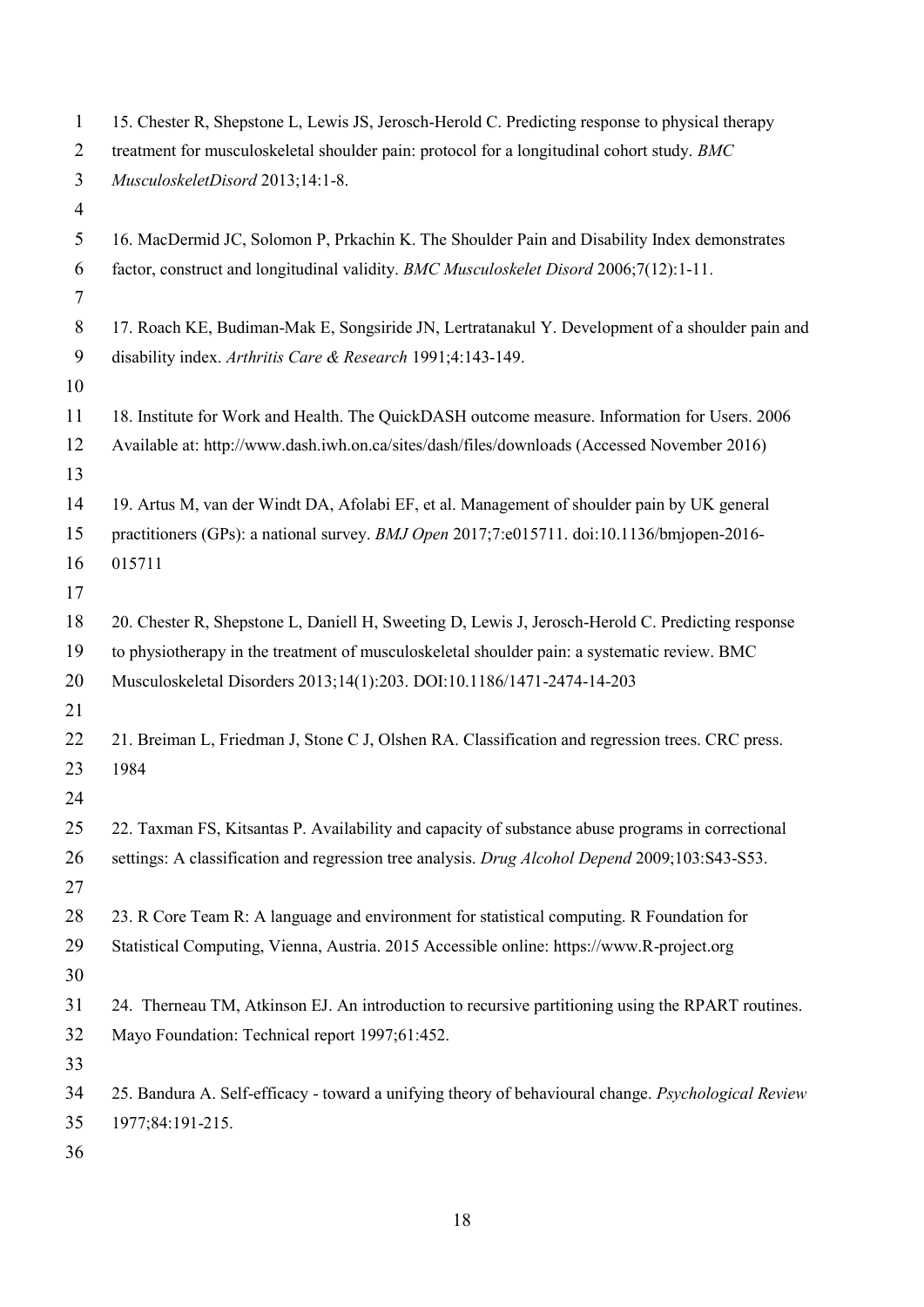| $\mathbf{1}$   | 26 Nicholas MK. The pain self-efficacy questionnaire: taking pain into account. Eur J Pain           |
|----------------|------------------------------------------------------------------------------------------------------|
| $\overline{2}$ | 2007;11:153-163.                                                                                     |
| $\mathfrak{Z}$ |                                                                                                      |
| $\overline{4}$ | 27 Phelps, M.C. and Merkle, E.C., Classification and Regression Trees as Alternatives to Regression. |
| 5              | Proceedings of the 4th Annual GRASP Symposium, Wichita State University, 2008.                       |
| 6              |                                                                                                      |
| $\overline{7}$ | 28 Vergouw D, Methodological issues of clinical prediction models for shoulder pain in general       |
| $8\,$          | practice [dissertation] EMGO Institute for Health and Care Research: VU University 2013              |
| 9              |                                                                                                      |
| 10             | 29. Bialosky JE, Bishop MD, Cleland JA. Individual expectation: an overlooked, but pertinent, factor |
| 11             | in the treatment of individuals' experience musculoskeletal pain. Phys Ther 2010; 90:1345-55.        |
| 12             |                                                                                                      |
| 13             | 30. Bishop MD, Mintken P, Bialosky JA, Cleland JE. Patient Expectations of Benefit From              |
| 14             | Interventions for Neck Pain and Resulting Influence on Outcomes. J Orthop Sports Phys Ther           |
| 15             | 2013;43:457-465.                                                                                     |
| 16             |                                                                                                      |
| 17             | 31. Mondloch MV, Cole DC, Frank JW. Does how you do depend on how you think you'll do? A             |
| 18             | systematic review of the evidence for a relation between patients' recovery expectations and health  |
| 19             | outcomes. CMAJ 2001;165:174-179.                                                                     |
| 20             |                                                                                                      |
| 21             |                                                                                                      |
| 22             | 32. Jackson T, Wang Y, Wang Y, Fan H. Self-Efficacy and Chronic Pain Outcomes: A Meta-Analytic       |
| 23             | Review. J Pain 2014;15:800-814.                                                                      |
| 24             |                                                                                                      |
| 25             |                                                                                                      |
| 26             | 33. Engebretsen K, Grotle M, Bautz-Holter E, Ekeberg OM, Brox JI. Predictors of shoulder pain and    |
| 27             | disability index (SPADI) and work status after 1 year in patients with subacromial shoulder pain.    |
| 28             | BMC Musculoskelet Disord 2010;11:1-9.                                                                |
| 29             |                                                                                                      |
| 30             |                                                                                                      |
| 31             | 34. Nicholas MK, McGuire BE, Asghari A. A 2-Item Short Form of the Pain Self-Efficacy                |
| 32<br>33       | Questionnaire: Development and Psychometric Evaluation of PSEQ-2. J Pain 2015;16:153-163.            |
| 34             | 35. Alexanders J, Anderson A, Henderson S. Musculoskeletal physiotherapists' use of psychological    |
| 35             | interventions: a systematic review of therapists' perceptions and practice. Physiother 2015;101:95-  |
| 36             | 102.                                                                                                 |
| 37             |                                                                                                      |
|                |                                                                                                      |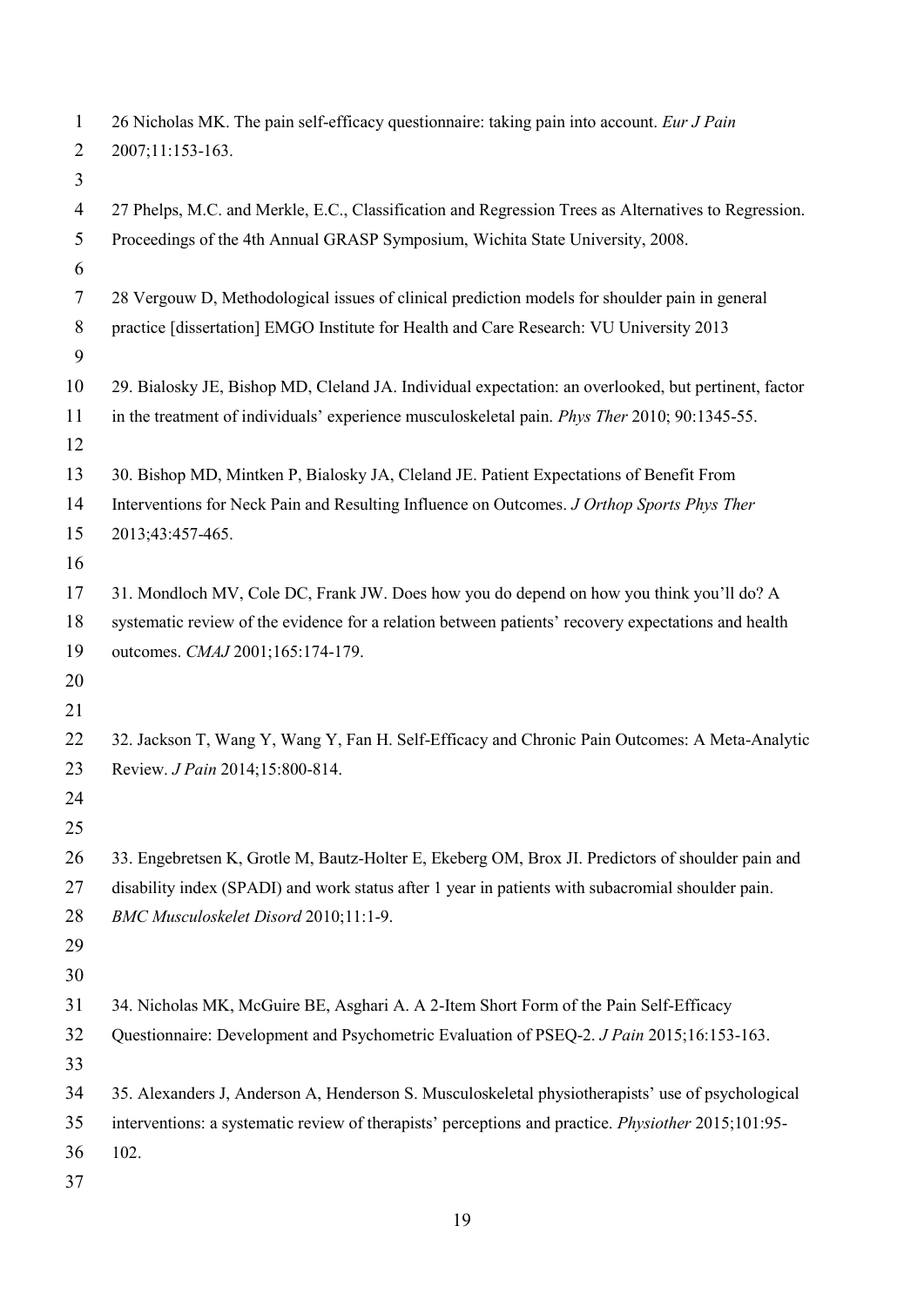| $\mathbf{1}$   | 36. Singla M, Jones M1, Edwards I, Kumar S. Physiotherapists' assessment of patients' psychosocial       |
|----------------|----------------------------------------------------------------------------------------------------------|
| $\overline{2}$ | status: Are we standing on thin ice? A qualitative descriptive study. Man Ther 2015;20:328-334           |
| $\mathfrak{Z}$ |                                                                                                          |
| $\overline{4}$ | 37. Peek K, Sanson-Fisher R, Mackenzie L, Carey M. Interventions to aid patient adherence to             |
| 5              | physiotherapist prescribed self-management strategies: a systematic review. Physiother 2016;             |
| 6              | $102:127-135.$                                                                                           |
| $\tau$         |                                                                                                          |
| $8\,$          | 38. Hayden JA, van Tulder MW, Tomlinson G. Systematic review: Strategies for using exercise              |
| 9              | therapy to improve outcomes in chronic low back pain. Ann Intern Med 2005;142:776-785.                   |
| 10             |                                                                                                          |
| 11             | 39 Flood AB, Lorence DP, McPherson K, Black NA. The role of expectations in patients' reports of         |
| 12             | post-operative outcomes and improvement following therapy. Med Care 1993;31:1043-56.                     |
| 13             |                                                                                                          |
| 14             |                                                                                                          |
| 15             | 40. Medina-Mirapeix F, Escolar-Reina P, Gascón-Cánovas JJ, Montilla-Herrador J, Jimeno-Serrano           |
| 16             | FJ, Collins SM. Predictive factors of adherence to frequency and duration components in home             |
| 17             | exercise programs for neck and low back pain: an observational study. BMC Musculoskelet Disord           |
| 18             | 2009, 10:155                                                                                             |
| 19             |                                                                                                          |
| 20             | 41. Dumoulin C, Alewijnse D, Bo K, et al. Pelvic-floor-muscle training adherence: tools,                 |
| 21             | measurements and strategies - 2011 ICS State-of-the-Science Seminar Research Paper II of IV.             |
| 22             | Neurourol Urodyn 2015;34:615-21.                                                                         |
| 23             |                                                                                                          |
| 24             | 42. Hay-Smith EJC, McClurg D, Frawley H, Dean SG. Exercise adherence: integrating theory,                |
| 25             | evidence and behaviour change techniques. Physiotherapy 2016;102:7-9.                                    |
| 26             |                                                                                                          |
| 27             | 43. Ashford S, Edmunds J, French DP. What is the best way to change self-efficacy to promote             |
| 28             | lifestyle and recreational physical activity? A systematic review with meta-analysis. Br J Health        |
| 29             | Psychol 2010;15:265-288.                                                                                 |
| 30             |                                                                                                          |
| 31             | 44. Bachmann C, Oesch P, Bachmann S. Recommendations for Improving Adherence to Home-Based               |
| 32             | Exercise: A Systematic Review. Phys Med Rehab Kuror 2018;28: 20-31.                                      |
| 33             |                                                                                                          |
| 34             | 45. Tierney S, Mamas M, Woods S, Rutter MK, Gibson M, Neyses L, Deaton C. What strategies are            |
| 35             | effective for exercise adherence in heart failure? A systematic review of controlled studies. Heart Fail |
| 36             | Rev 2012;17:107-115.                                                                                     |
| 37             |                                                                                                          |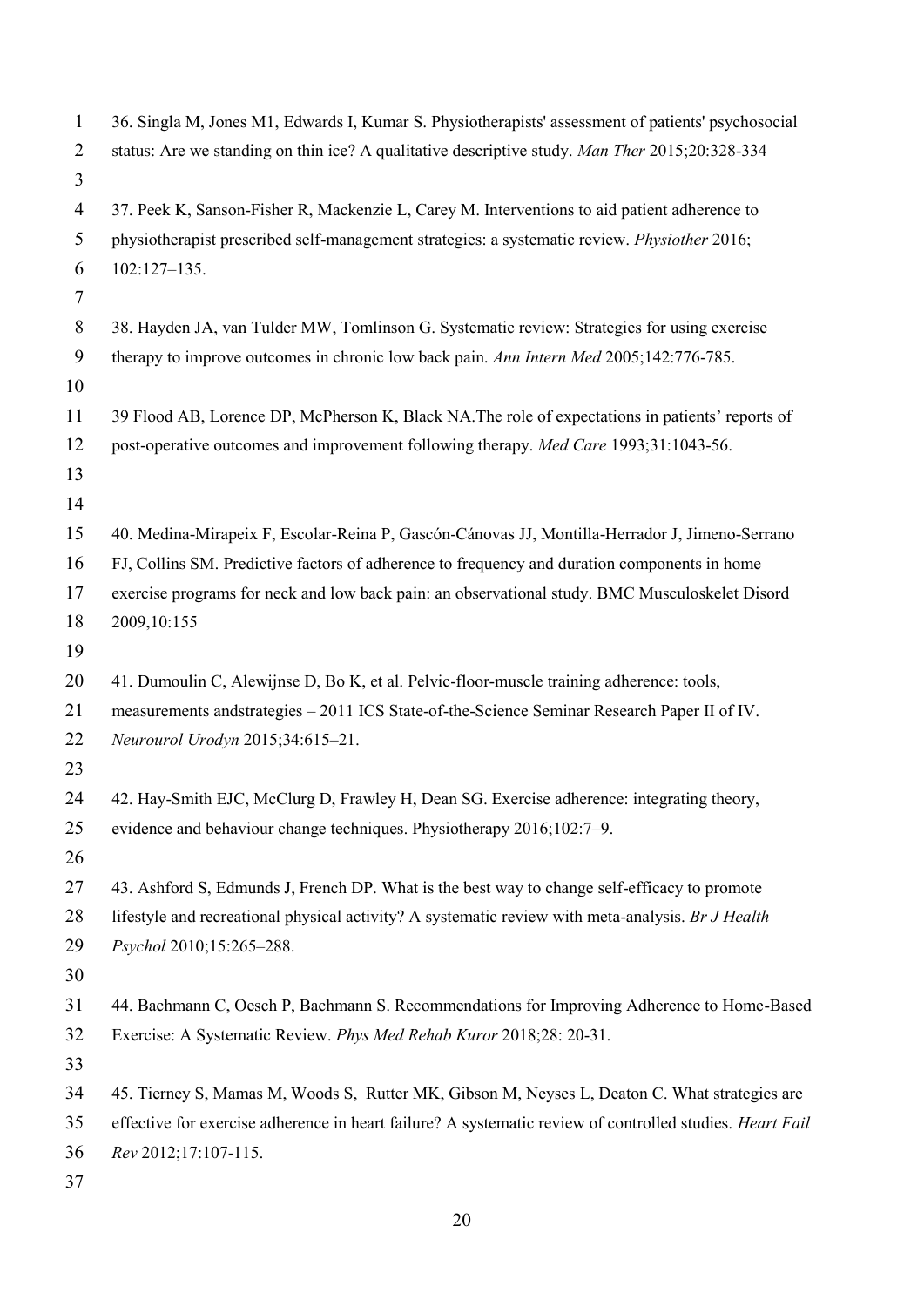| $\mathbf{1}$   | 46. Náfrádi L, Nakamoto K, Schulz PJ. Is patient empowerment the key to promote adherence? A             |
|----------------|----------------------------------------------------------------------------------------------------------|
| $\overline{2}$ | systematic review of the relationship between self-efficacy, health locus of control and medication      |
| 3              | adherence. PLoS ONE 2017;12(10): e0186458. https://doi.org/10.1371/journal.pone.0186458                  |
| $\overline{4}$ |                                                                                                          |
| 5              | Legends:                                                                                                 |
| 6              |                                                                                                          |
| $\tau$         | Figure 1: STROBE flow diagram. Participant recruitment and follow-up                                     |
| 8              |                                                                                                          |
| 9              | Figure 2: Regression tree for total SPADI score                                                          |
| 10             |                                                                                                          |
| 11             | Explanatory legend: Cut off points for the SPADI and PSEQ have been rounded up or down to whole          |
| 12             | numbers. The 4 boxplots at the bottom of the figure illustrate the distribution of total SPADI scores at |
| 13             | 6 month follow up. The median SPADI score at 6 month follow up, (represented by the horizontal line      |
| 14             | dissecting the box), is lowest (better outcome) in the subgroup represented by the box furthest left and |
| 15             | highest (poorer outcome) in the subgroup represented by the box furthest right.                          |
| 16             |                                                                                                          |
| 17             | Figure 3: Regression tree for SPADI Pain Subscale score                                                  |
| 18             | Explanatory legend: Explanatory legend: Cut off points for the SPADI Pain Subscale scores and            |
| 19             | PSEQ have been rounded up or down to whole numbers. The 4 boxplots at the bottom of the figure           |
| 20             | illustrate the distribution of total SPADI Pain Subscale scores at 6 month follow up. The median         |
| 21             | SPADI Pain Subscale score at 6 month follow up, (represented by the horizontal line dissecting the       |
| 22             | box), is lowest (better outcome) in the subgroup represented by the box furthest left and highest        |
| 23             | (poorer outcome) in the subgroup represented by the box furthest right.                                  |
| 24             | Figure 4: Regression tree for SPADI Disability Subscale Score                                            |
| 25             |                                                                                                          |
| 26             | Explanatory legend: Explanatory legend: Explanatory legend: Cut off points for the SPADI Disability      |
| 27             | Subscale scores and PSEQ have been rounded up or down to whole numbers. The 4 boxplots at the            |
| 28             | bottom of the figure illustrate the distribution of total SPADI Disability Subscale scores at 6 month    |
| 29             | follow up. The median SPADI Disability Subscale score at 6 month follow up, (represented by the          |
| 30             | horizontal line dissecting the box), is lowest (better outcome) in the subgroup represented by the box   |
| 31             | furthest left and highest (poorer outcome) in the subgroup represented by the box furthest right.        |
| 32             |                                                                                                          |
| 33             | Figure 5: Regression Tree for QuickDASH                                                                  |
| 34             |                                                                                                          |